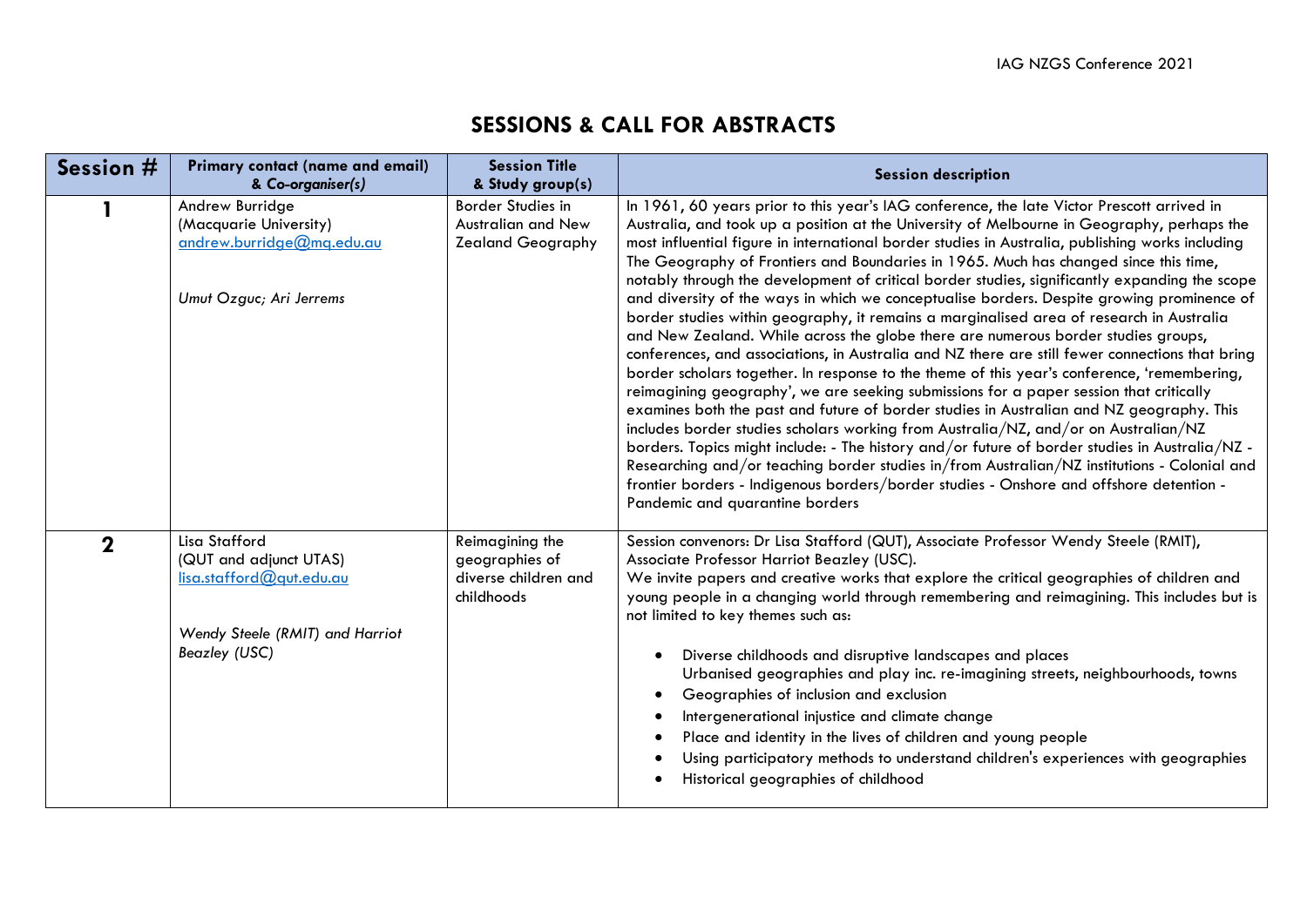| 3 | <b>Thomas Fellowes</b><br>(University of Sydney)<br>thomas.fellowes@sydney.edu.au<br>Ana Vila-Concejo; Jody Webster | Physical geographies<br>and processes of<br>coastal systems | Physical geographers and geoscientists have long studied coastal systems across a range of<br>spatial-temporal scales to decipher past environments, monitor present-day processes and<br>predict how these systems may change in the future. However, coastal systems include some<br>of the most dynamic and densely populated regions on Earth and are threatened by<br>anthropogenic climate change. Recent advancements in technology (e.g., remote sensing,<br>GPS, numerical modelling and data science approaches) have greatly increased our ability<br>to monitor and understand coastal systems such as rivers, estuaries, beaches and coral reefs.<br>A comprehensive understanding of coastal systems must consider that geomorphological,<br>ecological and biological processes, environmental contamination, geochemistry and even<br>legal issues relating to maritime boundaries, also impact physical geographies. Therefore,<br>this session invites papers that explore the coastal continuum from river systems to the edge<br>of continental margins and beyond. The goal of this session is to provide insights of recent<br>advancement in understanding physical geographies and geosciences from in situ field<br>studies, remote-sensing, geomorphology, quaternary and geochemical studies, and physical-<br>process and systems-behaviour modelling.                                                                                                                                                                                                                 |
|---|---------------------------------------------------------------------------------------------------------------------|-------------------------------------------------------------|----------------------------------------------------------------------------------------------------------------------------------------------------------------------------------------------------------------------------------------------------------------------------------------------------------------------------------------------------------------------------------------------------------------------------------------------------------------------------------------------------------------------------------------------------------------------------------------------------------------------------------------------------------------------------------------------------------------------------------------------------------------------------------------------------------------------------------------------------------------------------------------------------------------------------------------------------------------------------------------------------------------------------------------------------------------------------------------------------------------------------------------------------------------------------------------------------------------------------------------------------------------------------------------------------------------------------------------------------------------------------------------------------------------------------------------------------------------------------------------------------------------------------------------------------------------------------------------------------|
| 4 | <b>Meg Parsons</b><br>(The University of Auckland)<br>meg.parsons@auckland.ac.nz<br>Johanna Nalau                   | Climate adaptation<br>justice in theory and<br>practice     | While the concept of climate justice generally is used to encompass the belief that those most<br>responsible for rising greenhouse gas emissions have both a duty to take actions to address<br>climate change and to help those most vulnerable to its negative impacts. But how does<br>climate justice link with other types of justice (be it gender, social, environmental, distributive,<br>procedural) and what does this mean in terms of tangible actions? These broad questions are<br>beyond the scope of a single conference session, instead we narrow our focus to exploring<br>the relatively straightforward question: in what ways can the intersectionality thinking help us<br>to evaluate what constitutes sustainable climate adaptation policies and practices? In this<br>session, presenters will explore how different groups of people define and are seeking to<br>enact climate adaptation justice. Presenters will situate their work within diverse theoretical<br>orientations but will share a common basis within critical social science scholarship and<br>intersectionality thinking which challenges simplistic depictions of specific social groups as<br>inherently vulnerable to the impacts of climate change and highlights how justice can be<br>enabled or constrained by adaptation policies and practices. This session will provide new<br>insights into what constitutes adaptation justice and demonstrate how discussions of climate<br>just adaptation can be extended and translated into meaningful and equitable processes<br>and outcomes. |
| 5 | <b>Susan Caldis</b><br>(Macquarie University; AGTA,<br>GTANSW, GSNSW, IAG)                                          | Geography<br>education:<br><b>Reimagining its</b>           | In Australia it is time to imagine, discuss and enact a new future for the role of geography<br>education. It is time to challenge the current narrative and practice about teaching, learning,<br>thinking, and communicating across the discipline. To raise the profile of geography                                                                                                                                                                                                                                                                                                                                                                                                                                                                                                                                                                                                                                                                                                                                                                                                                                                                                                                                                                                                                                                                                                                                                                                                                                                                                                            |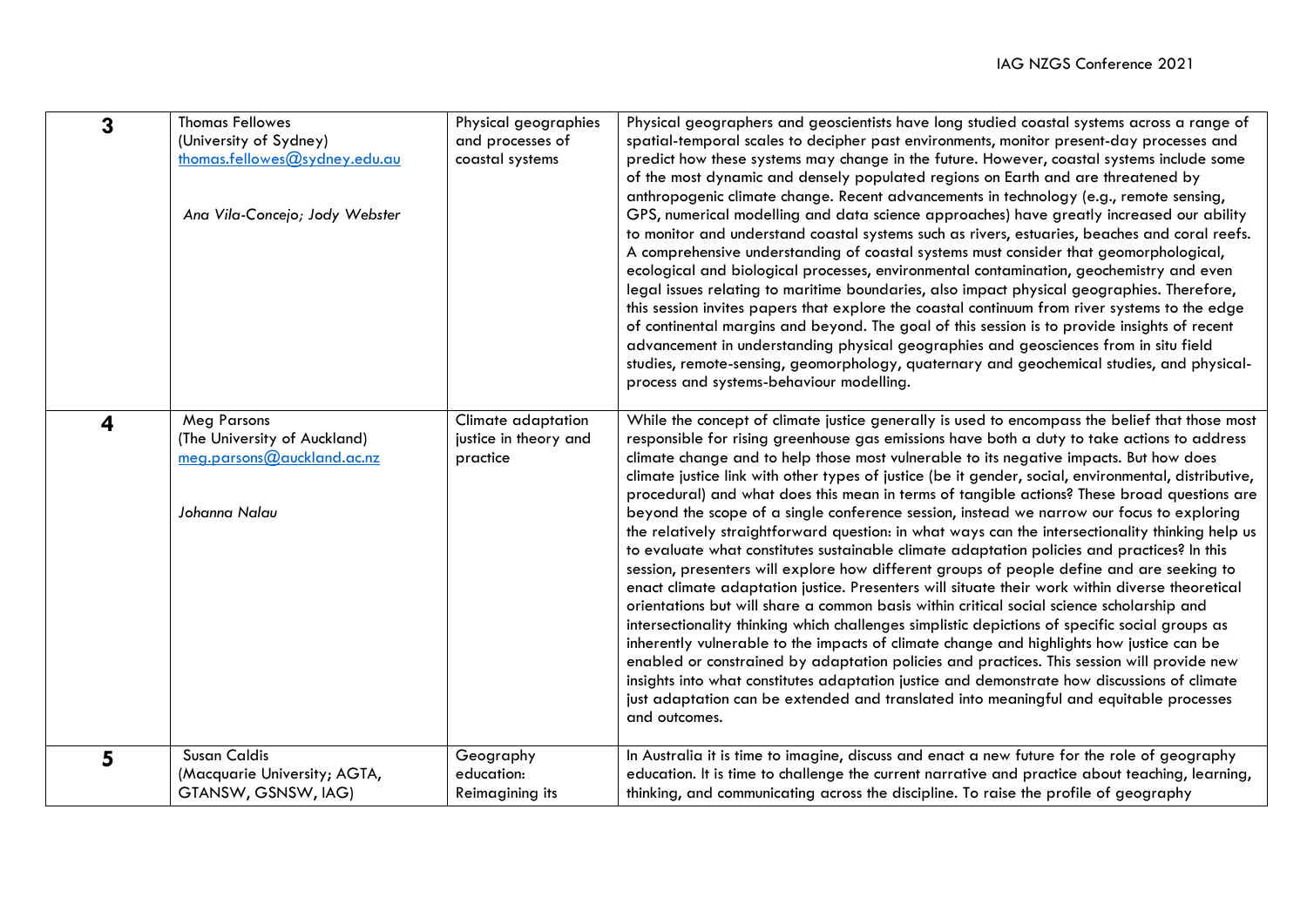|   | susan.caldis@hdr.mq.edu.au<br>Jennifer Carter (USC)                                                                                                                    | visibility and<br>enactment                            | education within the academy will enable a distinct role for geography education to occur in<br>shaping the future of the discipline across personal, school, university, industry, and public<br>domains. The Decadal Plan identifies two challenges of particular interest to geography<br>education: To improve the visibility and integrity of the discipline; To raise the level of<br>geographical knowledge and understanding within the Australian population. In response to<br>such challenges, an online geography education session will include a Geography and STEM<br>focused panel-discussion plus a presentation of papers. Papers can respond to areas such as<br>possibilities for partnerships and collaboration between school and university geography;<br>the division of the discipline across university structures which creates identity concerns and a<br>gap between geography in schools, the academy and into career pathways; the lack of<br>geography methodology courses in Initial Teacher Education programs which affects<br>geography specialist teachers entering schools; and a general lack of understanding by<br>industry and the public about geography's usefulness in contemporary society. A request to<br>IAG is underway for a Geography Education study group.                                                                                                                                                                                                                                                                                                                                                                                                                                                               |
|---|------------------------------------------------------------------------------------------------------------------------------------------------------------------------|--------------------------------------------------------|--------------------------------------------------------------------------------------------------------------------------------------------------------------------------------------------------------------------------------------------------------------------------------------------------------------------------------------------------------------------------------------------------------------------------------------------------------------------------------------------------------------------------------------------------------------------------------------------------------------------------------------------------------------------------------------------------------------------------------------------------------------------------------------------------------------------------------------------------------------------------------------------------------------------------------------------------------------------------------------------------------------------------------------------------------------------------------------------------------------------------------------------------------------------------------------------------------------------------------------------------------------------------------------------------------------------------------------------------------------------------------------------------------------------------------------------------------------------------------------------------------------------------------------------------------------------------------------------------------------------------------------------------------------------------------------------------------------------------------------------------------------------------------|
| 6 | Lynda Johnston (Waikato)<br>lynda.johnston@waikato.ac.nz<br>Andrew Gorman-Murray (Western<br>Sydney), Corrinne Sullivan (Western<br>Sydney), Gordon Waitt (Wollongong) | Remembering and<br>reimagining embodied<br>geographies | In this specialist session we invite contributors to think critically about bodies in geography<br>'down-under'. The session will explore the contested terrain of $/$ in and around bodies in<br>relation to, for example, racialised and excluded bodies, Indigenous bodies, fleshy and<br>messy bodily materialities, reproduction, aged bodies, incarceration, embodied fieldwork,<br>embodied intersectionality, disabled bodies, as well as gendered, sexed and sexualised and<br>classed bodies. Back $2014 -$ in the $21st$ anniversary of Gender, Place and Culture - Robyn<br>Longhurst and Lynda Johnston (2014) wrote about politics of bodies in feminist geographical<br>research, documenting the wealth of research on bodies, embodiment, and corporeality. Yet<br>despite this volume of work, there are notable absences, such as intersectionality, race,<br>ethnicity, Indigeneity, and fieldwork in embodied geographies. Has, therefore, the body<br>become 'ubiquitous and more of an accepted marker of identity and difference than of a<br>radical upheaval of masculinism' (p. 267) within the discipline? They conclude with feelings of<br>ambivalence about the extent to which work on the body has destabilised masculinism in the<br>discipline of human geography, arguing that "real' fleshy bodies still represent that which is<br>too banal, too material, too feminised, too mysterious, too Other for geography' (p. 274). In<br>this specialist session, we ask contributors to remember and reimagine bodies in geography<br>in relation to the politics of knowledge. We encourage contributors to reflect on embodied<br>geographies 'down-under' and how we might advocate for a more just and inclusive<br>disciplinary future. |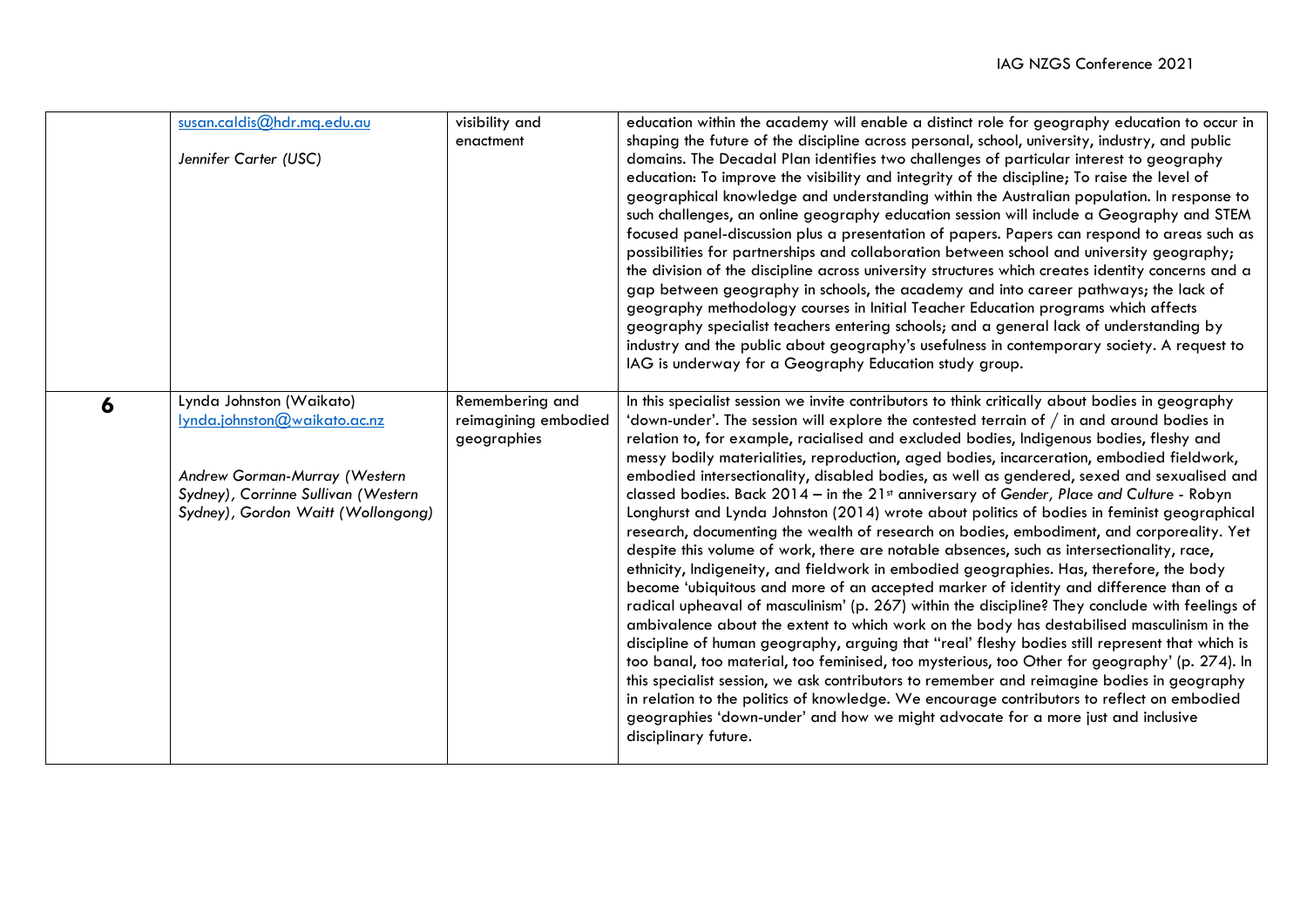| $\overline{z}$ | Eija Meriläinen<br>(Institute for Risk and Disaster<br>Reduction & Institute for Global<br>Health at University College London)<br>e.merilainen@ucl.ac.uk | Health and economies<br>in the web of life                                                                                                       | The entangled effects of extractive industries and climate change are digging into the<br>web of life around the world. These developments typically have adverse impacts on the<br>health of humans and non-humans alike. Particularly places deemed as sparsely-<br>populated peripheries of nation-states and (former) empires are sacrificed to feed the<br>narrow dominant conceptions of 'economy' and wellbeing. These sacrifice zones bear the<br>brunt of resource extraction, or are left to deal with the adverse impacts of climate<br>change. The capitalist economic logic deems these impacts as 'externalities' that<br>corporations are not accountable for, and governments cannot afford to address. The<br>standard measurements and proxies of wellbeing and health -- particularly the<br>monetary ones -- capture poorly the various ways in which the wellbeing of humans and<br>the rest of web of life are entangled. In the case of sacrifice zones, capitalist logic<br>emphasises the jobs offered by an industry over the livelihoods provided by an<br>ecosystem, and the possibility to flee the negative environmental impacts over the rights<br>to lead a healthy life in place.<br>This session invites papers challenging the dominant economic logics in the context of<br>human and non-human health. The approaches could explore, for instance:<br>* The role of health in alternative economies<br>* Indigenous approaches to health<br>* Various scale-sensitive approaches to economics of health<br>* Alternative health metrics |
|----------------|-----------------------------------------------------------------------------------------------------------------------------------------------------------|--------------------------------------------------------------------------------------------------------------------------------------------------|-------------------------------------------------------------------------------------------------------------------------------------------------------------------------------------------------------------------------------------------------------------------------------------------------------------------------------------------------------------------------------------------------------------------------------------------------------------------------------------------------------------------------------------------------------------------------------------------------------------------------------------------------------------------------------------------------------------------------------------------------------------------------------------------------------------------------------------------------------------------------------------------------------------------------------------------------------------------------------------------------------------------------------------------------------------------------------------------------------------------------------------------------------------------------------------------------------------------------------------------------------------------------------------------------------------------------------------------------------------------------------------------------------------------------------------------------------------------------------------------------------------------------------------------------------------------------------|
| 8              | Dr Gillian Gregory<br>(University of Melbourne)<br>g.gregory@unimelb.edu.au<br>Dr Ana Carballo, Dr Tim Werner                                             | Understanding the<br>relationships<br>between extractive<br>activity and<br>landscape change:<br>theoretical and<br>methodological<br>challenges | This panel explores the theoretical and methodological challenges involved in understanding<br>the relationships between extractive activity and landscape change, where landscapes are<br>understood as containing and embodying social, cultural, economic, as well as physical<br>components and values. Extractive activity, including oil, gas, forestry, and mining activity,<br>has tended to be portrayed as having a singular and often uniformly negative effect on<br>surrounding landscapes, without fully accounting for exogenous and endogenous factors that<br>alter these interactions. Yet research increasingly points to the complexity and diversity of<br>these interactions, and, moreover, to the analytical 'messiness' inherent to untangling or<br>deciphering them. Through studies covering a wide geographic range, from Argentina to<br>Indonesia, papers in this panel discuss possibilities for building theory and advancing new<br>methods (or methods used in new ways, including archival work, as well as GIS and remote<br>sensing, among many others) in research focusing on the relationships between extractive<br>activity and landscape change.                                                                                                                                                                                                                                                                                                                                                                                  |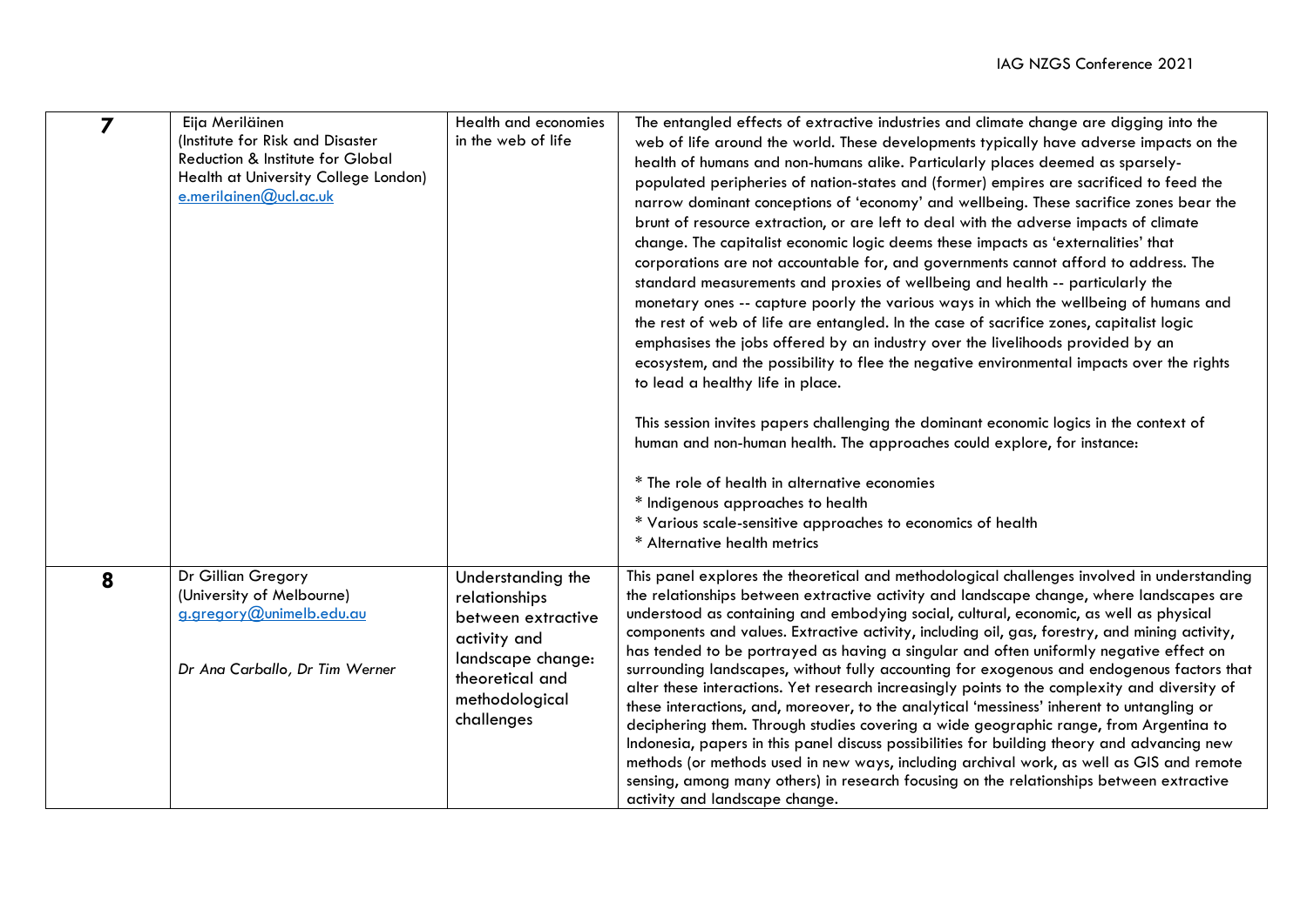| 9  | <b>Elizabeth Duncan</b><br>(Geosciences and Sydney Environment<br>Institute, Sydney Universi<br>elizabeth.duncan@sydney.edu.au<br>Blanche Verlie; Hannah Della Bosca;<br>Omar Elkharouf | Embodied<br>methodologies:<br>contributions and<br>challenges to the<br>field                | Fieldwork and engagement with 'the field' is a cornerstone of geographical method,<br>tethering broad analyses in place and time. In this panel, we consider the role of embodied<br>methodologies in exploring the borderlands (Anzaldúa, 1987) rather than the frontiers of<br>geographical knowledge production and inclusion. Embodiment as a method both localises<br>and reimagines the "field site", recognising the significance of the everyday lived<br>experiences of both researcher and researched more-than-human bodies. Locating the body<br>itself as a site of intersection between the material and emotive contexts of different lives,<br>embodied methodologies represent a move away from representational forms of knowledge<br>production. How do these methods work in practice? What do they offer, and what are their<br>limitations? This panel seeks to explore the possibilities and potentials of a more embodied<br>geographical scholarship. The politics of the body have never been more pressing, from<br>experiences of climate disruption, to the Black Lives Matter movement, to the global<br>corporeal interdependencies highlighted by COVID. In prioritising the corporeal rhythms of<br>life, this approach can unsettle entrenched patriarchal and colonial assumptions and<br>practices within geographical knowledge productions. We welcome papers from activists,<br>artists and researchers that are exploring contemporary geographical provocations through<br>embodied methodologies. Anzaldúa, G. (1987). Borderlands La Frontera: The New Mestiza. |
|----|-----------------------------------------------------------------------------------------------------------------------------------------------------------------------------------------|----------------------------------------------------------------------------------------------|------------------------------------------------------------------------------------------------------------------------------------------------------------------------------------------------------------------------------------------------------------------------------------------------------------------------------------------------------------------------------------------------------------------------------------------------------------------------------------------------------------------------------------------------------------------------------------------------------------------------------------------------------------------------------------------------------------------------------------------------------------------------------------------------------------------------------------------------------------------------------------------------------------------------------------------------------------------------------------------------------------------------------------------------------------------------------------------------------------------------------------------------------------------------------------------------------------------------------------------------------------------------------------------------------------------------------------------------------------------------------------------------------------------------------------------------------------------------------------------------------------------------------------------------------------------------------------------------------------|
| 10 | Declan Kuch<br>(Institute for Culture and Society,<br>Western Sydney University)<br>d.kuch@westernsydney.edu.au<br>Theresa Harada, Sophie Adams,<br>Amelia Thorpe, Thomas Birtchnell    | Beyond Tesla:<br><b>Remaking Electro-</b><br>mobilities for<br>Sustainability and<br>Justice | The urgent transition away from fossil fuels is seeing an explosion in plans to electrify cars,<br>scooters, bikes, trucks and trains. Such plans are largely directed at the technical challenges<br>of reducing carbon pollution, we must also attend to the social and cultural dimensions and<br>implications of such a shift. Campaigns, institutions and technologies that promote 'mobility<br>justice' (Sheller 2018) can make visible unequal capacities of people to be mobile. Thus,<br>while much policy and media attention has focused on the rollout of electric private cars, an<br>ageing population will see more people using assistive technologies such as electric<br>wheelchairs and mobility scooters which are currently not well provided for in planning and<br>infrastructure design. This session addresses the problem of how electrification will provoke<br>change in Australia, including such questions as: What kinds of electric vehicles and what<br>kinds of interoperability is possible? How do current plans for the electrification of vehicles<br>shape new subjectivities, livelihoods and communities? What is distinctive about Australia's                                                                                                                                                                                                                                                                                                                                                                                                                  |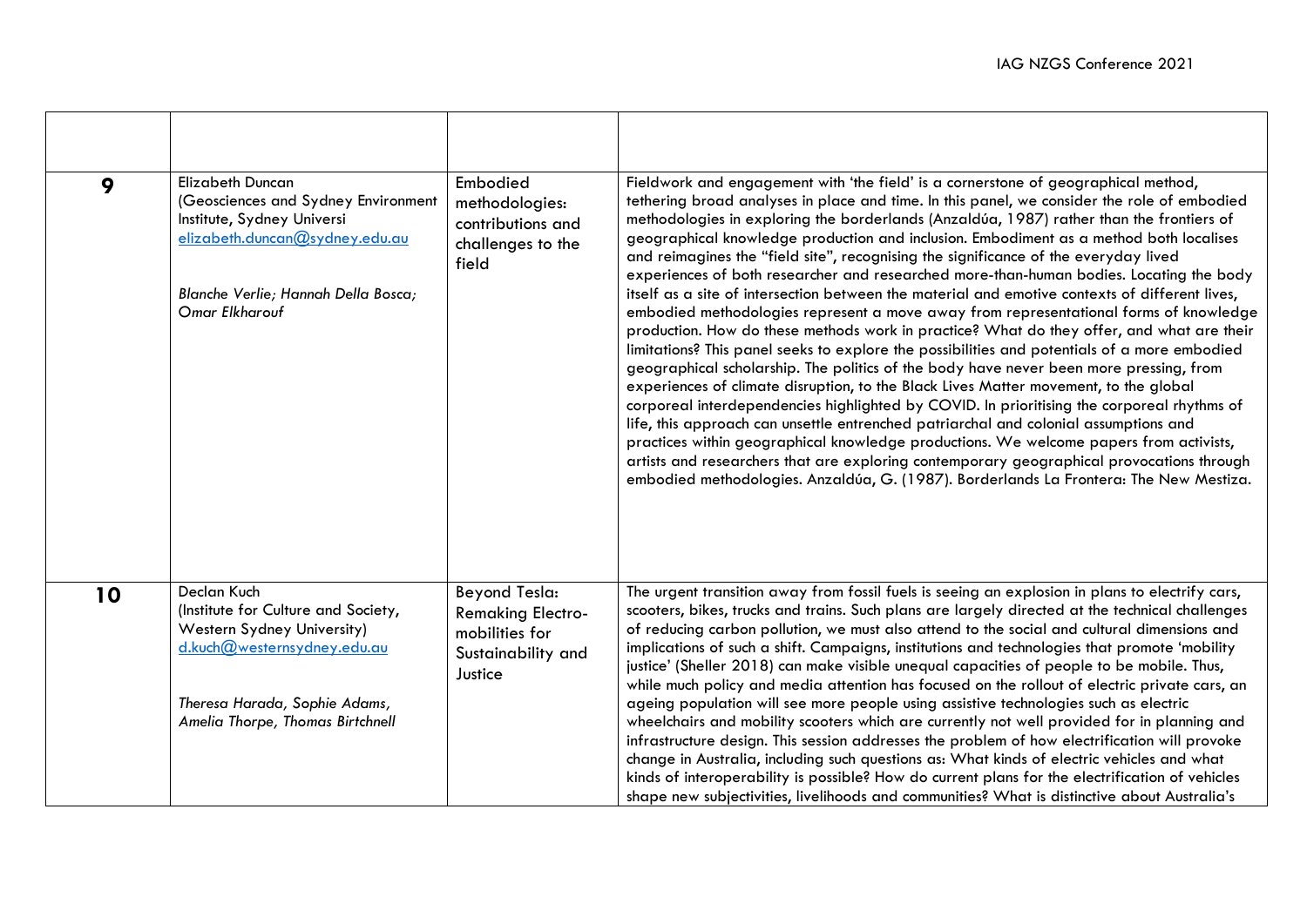|    |                                                                                             |                                                                                                                                                                                                                                                           | aversion to electric vehicles? What new and old technologies, habits and expertise are<br>invoked by electrification? What implications does electrification have for transport, urban,<br>regional or other planning institutions, such as electricity demand and supply planning? In<br>what ways is mobility justice supported or undermined by electrification?                                                                                                                                                                                                                                                                                                                                                                                                                                                                                                                                                                                                                                                                                                                                                                                                                                                                                                                                                                                                                                                                                                                                                                                  |
|----|---------------------------------------------------------------------------------------------|-----------------------------------------------------------------------------------------------------------------------------------------------------------------------------------------------------------------------------------------------------------|------------------------------------------------------------------------------------------------------------------------------------------------------------------------------------------------------------------------------------------------------------------------------------------------------------------------------------------------------------------------------------------------------------------------------------------------------------------------------------------------------------------------------------------------------------------------------------------------------------------------------------------------------------------------------------------------------------------------------------------------------------------------------------------------------------------------------------------------------------------------------------------------------------------------------------------------------------------------------------------------------------------------------------------------------------------------------------------------------------------------------------------------------------------------------------------------------------------------------------------------------------------------------------------------------------------------------------------------------------------------------------------------------------------------------------------------------------------------------------------------------------------------------------------------------|
| 11 | Dan Penny<br>(The University of Sydney)<br>dan.penny@sydney.edu.au<br><b>Duncan Cook</b>    | Harnessing the<br>palaeoanthropocene                                                                                                                                                                                                                      | The impact of humanity on the earth stretches deep into antiquity. In many places this impact<br>occurred long before the 'golden spike' of the Anthropocene, and in many instances was so<br>profound as to alter components of the earth system. The asynchronous and spatially<br>heterogenous 'palaeoanthropocene' can reveal the long-term impact of human activity, the<br>complex interactions between forcing and response. Harnessing these lessons from the<br>palaeoanthropocene can guide humanity in understanding and adapting to ongoing and<br>projected change. In this session we invite papers focussed on the broad area of past human<br>impact on the earth system and encourage contributors to consider how this knowledge might<br>be employed to help navigate the Anthropocene.                                                                                                                                                                                                                                                                                                                                                                                                                                                                                                                                                                                                                                                                                                                                           |
| 12 | Lara Daley<br>(University of Newcastle)<br>lara.daley@newcastle.edu.au<br>June Rubis        | Speaking from our<br>places: protocols<br>and practices<br>acknowledging who<br>we are and where<br>we stand in our<br>academic praxis<br><b>Please note: This is</b><br>an invited panel<br>session and the<br>organisers are not<br>accepting abstracts | In Australia, our universities, teaching and research are always on Country. How can<br>geographers, from their different positions, further integrate acknowledging Country in their<br>praxis? What does it mean to acknowledge Country with more than words? What are the<br>implications of diverse ways of knowing and being for academic praxis? Moreover, living<br>and working in Australia means being situated on stolen lands. For those of us who come to<br>be(ing) here through colonising histories and presents, how do we learn and acknowledge<br>our place(s) in relation to ongoing colonisation? How do we relate to, and act with<br>responsibility toward, the intersecting nature of privilege and oppression where it is possible<br>to be both 'oppressed and complicit' (Walia, 2012) in a layered context of ongoing<br>colonisation? What kinds of protocols and practices might bring us into more respectful<br>relationships with Country and each other in our academic praxis, including at conferences<br>like this one? This session aims to open a space for listening and sharing from different places<br>and positions around questions of positionality and situatedness in academic praxis. The<br>session will include short contributions from panelists followed by a participatory workshop<br>around protocols and practices that might deepen how we, as differently positioned<br>geographers, acknowledge who we each are, and the diverse lands upon which we stand, in<br>teaching and research. |
| 13 | Sangeetha Chandrashekeran,<br>(University of Melbourne)<br>sangeetha.chandra@unimelb.edu.au | Geographies of<br>Activism and<br>Acquiescence                                                                                                                                                                                                            | This session explores the co-existence of activism against, and acquiescence to, structural<br>power and systemic problems in society. Much attention in critical geographies is placed on<br>emphasising ways in which individuals and communities carve out spaces for exercising<br>agency and organising bottom-up actions in the face of seemingly totalizing and intersecting                                                                                                                                                                                                                                                                                                                                                                                                                                                                                                                                                                                                                                                                                                                                                                                                                                                                                                                                                                                                                                                                                                                                                                  |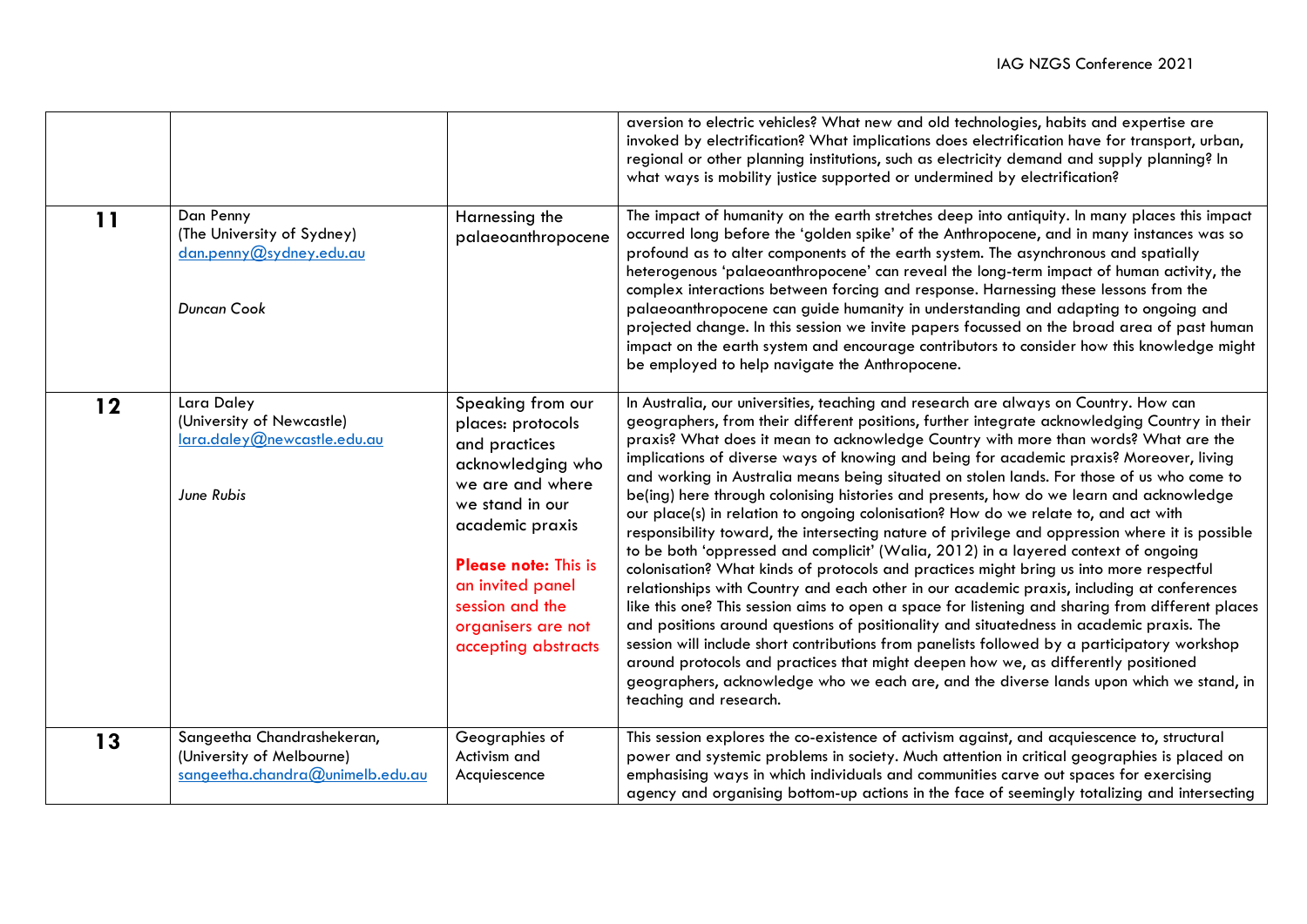| Jathan Sadowski, and Natalie Osborne | systems such as capitalism, settler colonialism, state violence, catastrophic climate change,<br>and systemic racism/sexism/ableism. However, sitting alongside this activism is its opposite of<br>acquiescence, complacency, and fatalism. Acquiescence can be passive and less visible-the<br>path not taken; the utterance unsaid-making it a challenging subject for critical analysis.<br>The relationship between acquiescence and activism can be contrapuntal: posited in stark<br>contrast to each other. We are particularly interested in understanding their combined and<br>contradictory effects as a whole for radical social transformation. So as not to romanticize<br>the struggle against oppression and domination-and risk creating unreal and unobtainable<br>expectations of heroic confrontation-critical geographers must reckon with the internal<br>contradictions that exist simultaneously within the hearts and minds of individuals,<br>communities, and movements. We must realistically appraise the balance of social forces at<br>play that can simultaneously produce outstanding acts of radical transformation alongside<br>creeping patterns of inactivity and quiet subjugation. We must grasp how activism and<br>acquiescence articulate in politics of hope, grief, and failure (Osborne 2018). In this way, we<br>can expand our analyses to account for the various, uneven experiences of living, changing,<br>and coping with the world.<br>This session welcomes both empirical and theoretical papers that explore—from a range of<br>geographical approaches-topics such as, but not limited to:<br>Case studies about experiences of (dis)empowerment/(dis)enchantment, tactics for<br>$\bullet$<br>challenging/coping, and strategies for opposition/survival.<br>Conjunctural analyses that explore the dialectical relationship between acquiescence<br>and activism.<br>Relations between failure/dejection/depression and triumph/indignation/passion -<br>and the political spaces these affects give rise to.<br>Spaces of utopia and dystopia, practices of pragmatism and idealism, politics of<br>$\bullet$<br>possibility and improbability.<br>Technologies of activism and acquiescence |
|--------------------------------------|-----------------------------------------------------------------------------------------------------------------------------------------------------------------------------------------------------------------------------------------------------------------------------------------------------------------------------------------------------------------------------------------------------------------------------------------------------------------------------------------------------------------------------------------------------------------------------------------------------------------------------------------------------------------------------------------------------------------------------------------------------------------------------------------------------------------------------------------------------------------------------------------------------------------------------------------------------------------------------------------------------------------------------------------------------------------------------------------------------------------------------------------------------------------------------------------------------------------------------------------------------------------------------------------------------------------------------------------------------------------------------------------------------------------------------------------------------------------------------------------------------------------------------------------------------------------------------------------------------------------------------------------------------------------------------------------------------------------------------------------------------------------------------------------------------------------------------------------------------------------------------------------------------------------------------------------------------------------------------------------------------------------------------------------------------------------------------------------------------------------------------------------------------------------------------------------------------------------------------------------------------------|
|                                      | Osborne, N., 2019. For still possible cities: A politics of failure for the politically<br>depressed. Australian Geographer, 50(2), pp.145-154.                                                                                                                                                                                                                                                                                                                                                                                                                                                                                                                                                                                                                                                                                                                                                                                                                                                                                                                                                                                                                                                                                                                                                                                                                                                                                                                                                                                                                                                                                                                                                                                                                                                                                                                                                                                                                                                                                                                                                                                                                                                                                                           |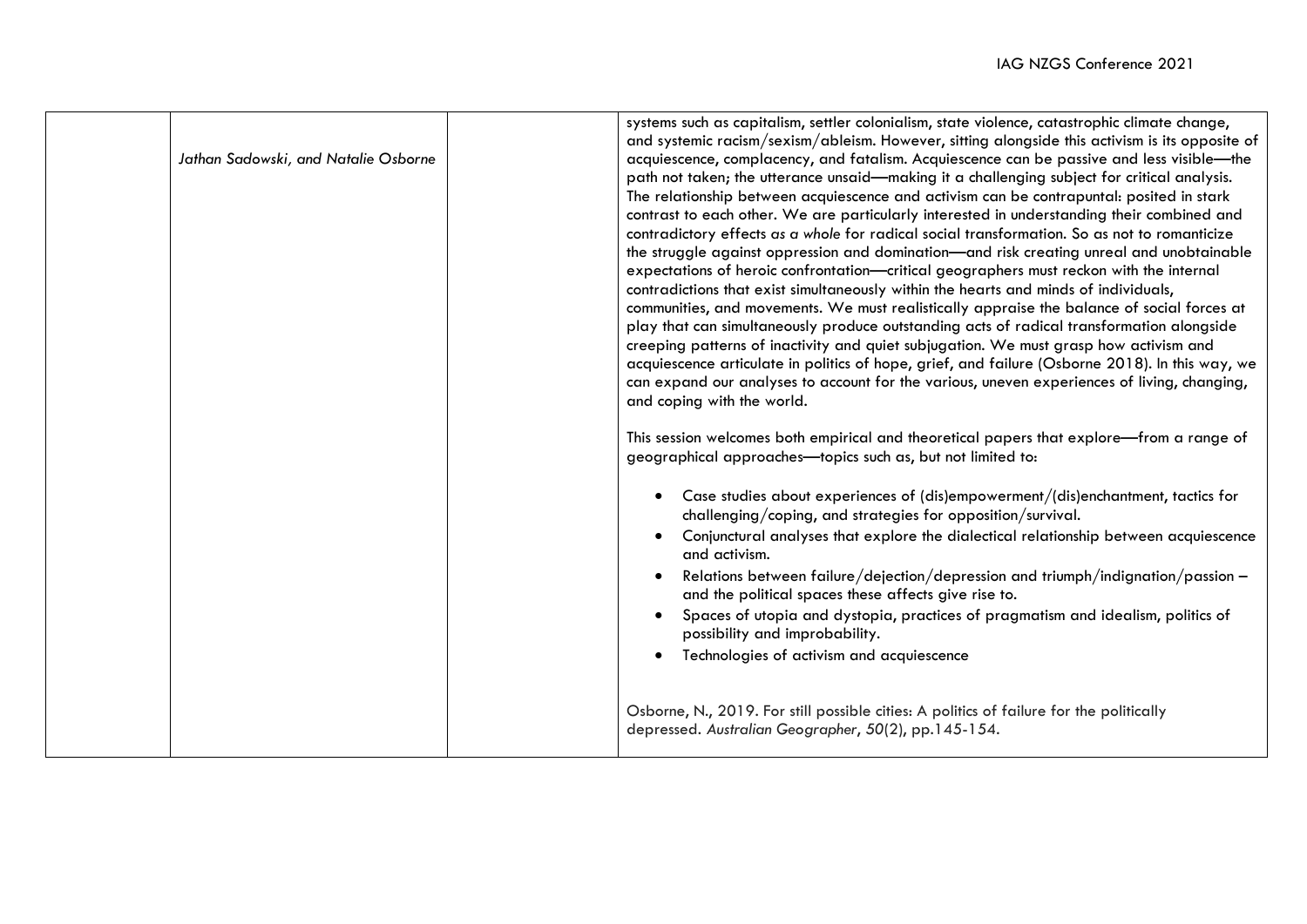| 14 | Karen Paiva Henrique (University of<br><b>Western Australia)</b><br>karen.paivahenrique@uwa.edu.au<br>Fiona Miller, Krishna K. Shrestha and<br>Karen Paiva Henrique | Critical approaches to<br>development, justice<br>and participation in a<br>time of crises | We are currently living through and learning how to navigate multiple, concurrent crises.<br>From unprecedented climate-induced disasters to the global pandemic, 2020 has (re)ignited<br>discussions over persistent structural inequalities (who is able to prepare and recover?), unjust<br>on-the-ground effects (who suffers the most?) and often deficient decision-making processes<br>(whose voices count?) in the management of global crises. Achieving sustainable<br>development, justice for all and inclusive participation has gained new urgency, yet defining<br>and translating these concepts into action remains as contentious as ever.<br>This session invites critical contributions to disentangle and deepen our understanding of<br>development, justice and participation. We welcome papers that explore historical<br>approaches; contextualised successes and persistent obstacles; counter-hegemonic and<br>indigenous epistemologies; and innovative and emancipatory methodologies, to name a few,<br>and are particularly interested in those positioned at the intersection of all three concepts.<br>We aim to broaden discussions on situated, inclusive and just development from below, and<br>co-envision translocal networks of solidarity and care to achieve it in practice.<br>In addition to standard paper presentations, we are considering organising a one-day<br>writing workshop with authors (especially PhD and ECRs) from selected contributions. We<br>hope to work with them to further develop their papers for a journal special issue. |
|----|---------------------------------------------------------------------------------------------------------------------------------------------------------------------|--------------------------------------------------------------------------------------------|---------------------------------------------------------------------------------------------------------------------------------------------------------------------------------------------------------------------------------------------------------------------------------------------------------------------------------------------------------------------------------------------------------------------------------------------------------------------------------------------------------------------------------------------------------------------------------------------------------------------------------------------------------------------------------------------------------------------------------------------------------------------------------------------------------------------------------------------------------------------------------------------------------------------------------------------------------------------------------------------------------------------------------------------------------------------------------------------------------------------------------------------------------------------------------------------------------------------------------------------------------------------------------------------------------------------------------------------------------------------------------------------------------------------------------------------------------------------------------------------------------------------------------------------------------------------------------------------------|
| 15 | Katherine Gibson<br>(Western Sydney University)<br>K.gibson@westernsydney.edu.au<br>Anisah Madden, Bhavya Chitranshi                                                | Remembering the<br>promises of food<br>security: reimagining<br>a different food<br>future | This session brings an historical perspective on the rise of food security as a concern and its<br>subsequent institutionalization in development practice together with analysis of<br>contemporary struggles to wrest food production from the hold of technocratic agendas that<br>privilege agri-businesses. The three papers will be bring a 'reading for difference' to their<br>examination of development debates of the 1950s, peasant and Indigenous struggles to<br>reclaim food futures via the UN Committee on World Food Security, and current movements<br>and alternative community practices in India that are seeking to shape food futures. Paper 1:<br>Decolonizing food security in India: Reimagining agriculture through farmer's protests and<br>indigenous women's collective farming practices. Bhavya Chitranshi Paper 2: The<br>Geographer's Burden-feeding India's starving millions: Oskar Spate's misgivings Katherine<br>Gibson Paper 3: Remembering the culture in agriculture: Reclaiming food futures via the UN<br>Committee on World Food Security Anisah Madden                                                                                                                                                                                                                                                                                                                                                                                                                                                                                             |
| 16 | Ari Jerrems<br>(Monash University)<br>ari.jerrems@monash.edu                                                                                                        | Remembering,<br><b>Reimagining Political</b><br>Space                                      | Political space, understood as the frameworks, infrastructures and geographies through which<br>politics is exercised, has long been the site of intense contestation. In recent times, dominant<br>constellations have been challenged by an array of social movements with diverse<br>objectives, from contesting extractivism to forging spaces of autonomy and defending<br>Indigenous sovereignties. At the same time, there have been numerous violent reassertions of                                                                                                                                                                                                                                                                                                                                                                                                                                                                                                                                                                                                                                                                                                                                                                                                                                                                                                                                                                                                                                                                                                                      |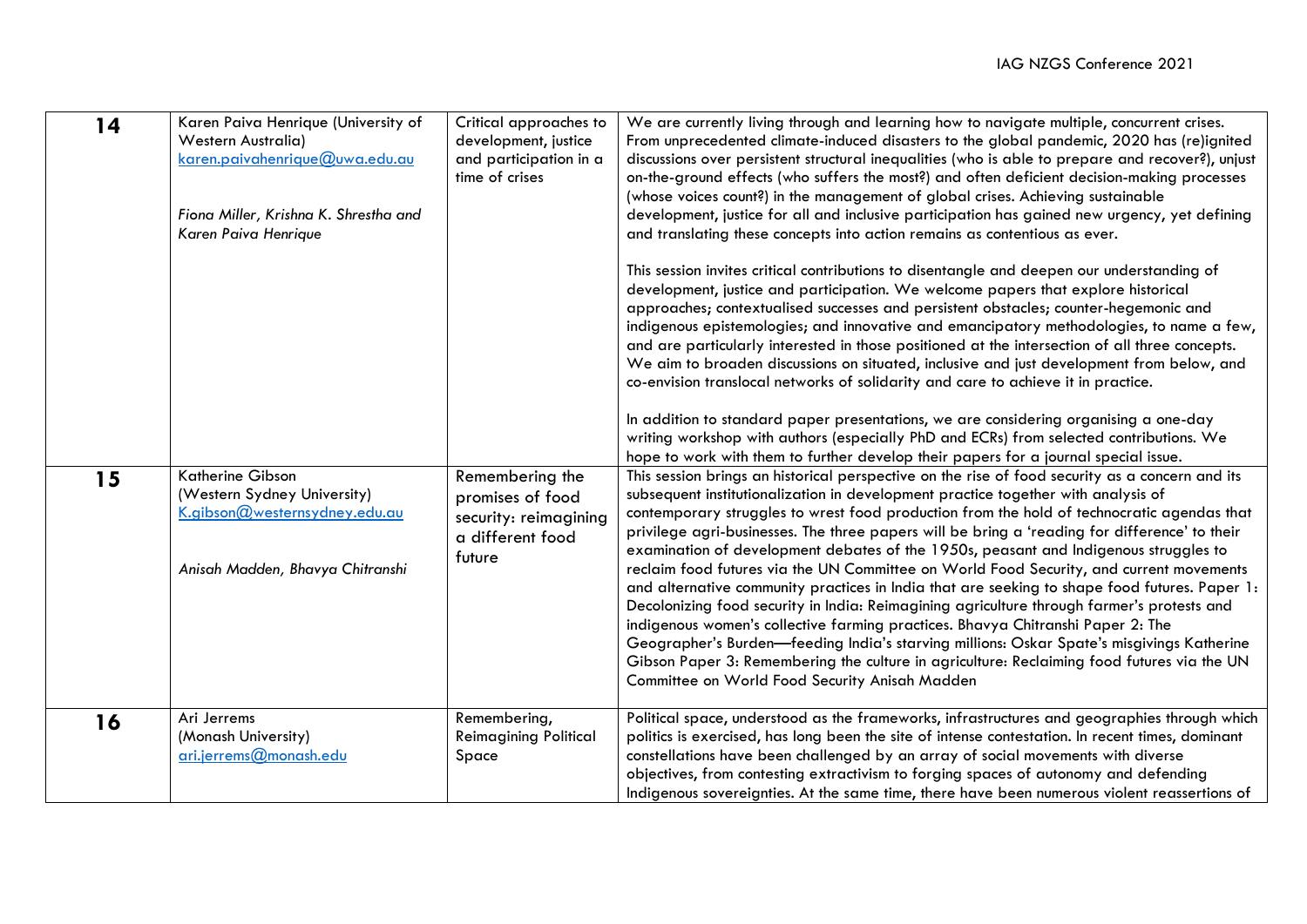|    | <b>Adam David Morton</b>                                                                                      | <b>Cultural Geography</b>                                                                     | state power often upholding colonial hierarchies and the interests of capital. To make sense<br>of the current political landscape this session builds on the conference theme, bringing<br>together papers seeking to remember and reimagine political space. On the one hand,<br>papers will analyse the constitution of dominant notions of territory and sovereignty, from the<br>violent bordering practices through which they are defended to the colonial imaginaries and<br>violent histories underpinning them. On the other hand, papers will attempt to think political<br>space otherwise, building on the imaginaries and practices of diverse thinkers, movements<br>and anti-colonial struggles.                                                                                                                                                                                                                                                                                                                                                                                                                                                                                                  |
|----|---------------------------------------------------------------------------------------------------------------|-----------------------------------------------------------------------------------------------|-------------------------------------------------------------------------------------------------------------------------------------------------------------------------------------------------------------------------------------------------------------------------------------------------------------------------------------------------------------------------------------------------------------------------------------------------------------------------------------------------------------------------------------------------------------------------------------------------------------------------------------------------------------------------------------------------------------------------------------------------------------------------------------------------------------------------------------------------------------------------------------------------------------------------------------------------------------------------------------------------------------------------------------------------------------------------------------------------------------------------------------------------------------------------------------------------------------------|
| 17 | Kaya Barry<br>(Griffith University)<br>k.barry@griffith.edu.au<br>Michelle Duffy, Michele Lobo, Kaya<br>Barry | New and Emerging<br>Research in Cultural<br>Geography<br><b>Cultural Geography</b>            | In this session we provide a forum for researchers at all levels - postgraduates, early career<br>researchers and research leaders - to showcase cutting-edge research in Cultural<br>Geography. Cultural geography comprises a wide-ranging group of geographical sub-<br>disciplines that engages with the arts, humanities, natural and social sciences. Cultural<br>domains of geographical research continue to grow in breadth and depth, with expanding<br>theoretical formulations, methodological approaches and fields of interest. Cultural<br>geographers embrace the historical, material, digital, discursive and affective to advance<br>understandings of place, space and the environment. We welcome your papers that expand<br>the horizon of Cultural Geography and that respond to this year's conference theme:<br>'Remembering, reimagining geography'. Standard papers or alternative presentation<br>formats welcome.<br>Session organised by the Cultural Geography Study Group, convened by Michelle Duffy,<br>Michele Lobo and Kaya Barry.                                                                                                                                            |
| 18 | Sophia Maalsen (The University of<br>Sydney)<br>sophia.maalsen@sydney.edu.au<br><b>Dallas Rogers</b>          | Disrupting Housing:<br>digitalization and<br>innovations in housing<br><b>Urban Geography</b> | Housing is being 'disrupted' by digital technologies, automation, digital platforms, innovative<br>housing models. These 'disruptions' promise increased ease, efficiency, affordability,<br>flexibility and diversity of housing practices but they also present new opportunities for<br>discrimination, extraction and inequality. For example, Fields (2019) refers to the<br>'automated landlord' to describe the role of digital innovations in property management<br>including the automation of rent collection, maintenance and eviction, rendering digital<br>technologies tools of financial accumulation and discrimination. This is fueled by a rise in<br>'prop-tech' which leverages the data generated by digital applications to generate wealth<br>through new services and markets (Landau-Ward and Porter).<br>Entrepreneurial logics are also being applied to disrupt housing (Maalsen 2018). The growth<br>in alternative housing models such as co-living, share housing, and AirBnB, is illustrative of this<br>shift in provision. Such models are responding to, yet complicit in perpetuating, the needs of<br>a mobile and precarious workforce and an unaffordable housing market. |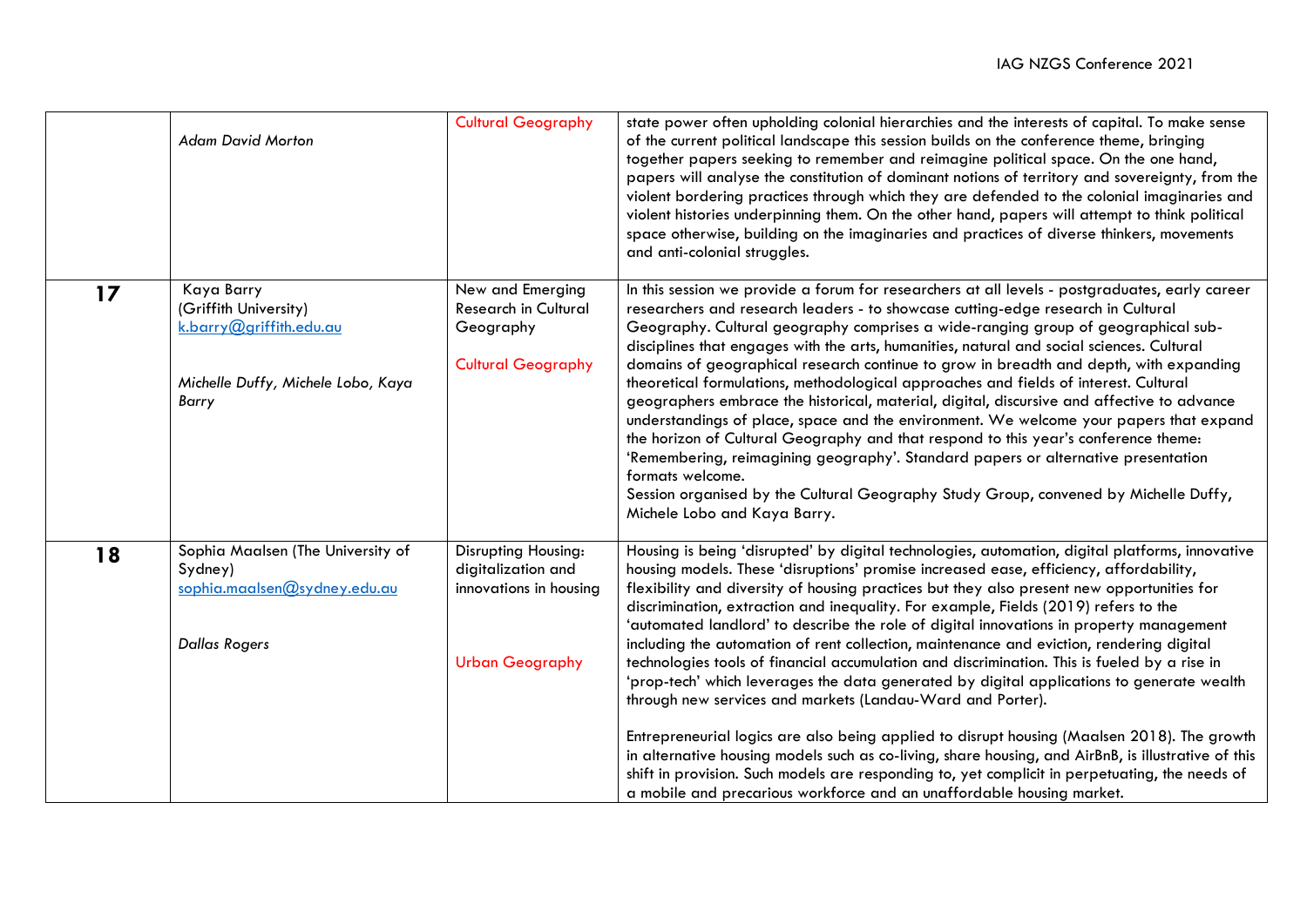|    |                                                                                                             |                                                                                                                                             | This session is concerned with the way digital technologies are changing our housing<br>practices. We invite papers with empirical, critical and engaging insights on housing<br>disruptions, including but not limited to: Innovative housing models; prop tech; smart homes;<br>share housing; co-living; platform real estate; etc.                                                                                                                                                                                                                                                                                                                                                                                                                                                                                                                                                                                                                                                                                                                                                                                                                                                                                                                                                                                                                                                                                                                 |
|----|-------------------------------------------------------------------------------------------------------------|---------------------------------------------------------------------------------------------------------------------------------------------|--------------------------------------------------------------------------------------------------------------------------------------------------------------------------------------------------------------------------------------------------------------------------------------------------------------------------------------------------------------------------------------------------------------------------------------------------------------------------------------------------------------------------------------------------------------------------------------------------------------------------------------------------------------------------------------------------------------------------------------------------------------------------------------------------------------------------------------------------------------------------------------------------------------------------------------------------------------------------------------------------------------------------------------------------------------------------------------------------------------------------------------------------------------------------------------------------------------------------------------------------------------------------------------------------------------------------------------------------------------------------------------------------------------------------------------------------------|
| 19 | Louise Crabtree<br>(Western Sydney University)<br>I.crabtree@westernsydney.edu.au<br><b>Emma Power</b>      | Housing for human<br>and non-human<br>flourishing<br><b>Urban Geography</b>                                                                 | Housing for human and non-human flourishing Associate Professor Louise Crabtree (Western<br>Sydney University); Dr Emma Power (Western Sydney University) This session will explore the<br>ways in which housing and home are embroiled in the ability of human and non-human life to<br>flourish. The session recognises the intimate connections between human and non-human life<br>and the diverse roles and functions that housing and home play in framing life. The session<br>therefore invites papers and other interventions that explore how physical, financial,<br>institutional, affective, policy, familial, and other factors and forces conceptualise, frame,<br>enable, constrain, and otherwise shape the ability of life to flourish. Overall, the session<br>seeks to explore how housing and home shape the interconnected nature of human and non-<br>human life, and conceptual and methodological tools to help with such explorations. We<br>welcome contributions that explore elements of this theme, including: • Conceptualising the<br>value and purpose of housing . Valuing diverse housing outcomes . Caring for diverse lives in<br>and through housing and home . Housing to support flourishing and wellbeing .<br>Conceptualising housing and home as more-than-human • Housing, home and contagion •<br>Housing, home, and planetary health Keywords: • Housing • Home • Flourishing • Wellbeing •<br>Non-human |
| 20 | Sarah Robertson<br>(RMIT)<br>sarah.robertson2@rmit.edu.au<br>Cecily Maller, David Kelly, Samantha<br>Grover | Urban soils -<br>troubles, visibilities<br>and opportunities<br><b>Urban Geography &amp;</b><br><b>Nature Risk and</b><br><b>Resilience</b> | This session calls for papers that engage with the ways soils shape and trouble urban<br>geographies and open responsive human-earth relations. Soils are a vital part of and vital<br>to life on land, and significant in responding to socioecological challenges and injustices. Yet<br>soils and their biodiversity are being degraded by human practices; sealed beneath human<br>infrastructure and depleted of their potential, e.g. to support food production and store<br>carbon. Soils are "easily appropriated" (Lay 2016) and their labouring is often taken-for-<br>granted (Krzywoszynska 2020). Social scientists are beginning to explore (more-than-<br>)human-soil relations, their "onto-political effects" (Krzywoszynska & Marchesi 2020) and the<br>potential of soil for caring and regenerative relations (e.g. Puig de la Bellacasa 2017,<br>2019, Krzywoszynska 2019, Robertson 2020). Despite this interest, soils remain largely<br>absent in critical research on cities. Cities and urban dwelling have both particular and less<br>visible affects on soils and human-soil relations that call for further exploration. We<br>encourage multi- and inter-disciplinary work and invite papers that respond to the following<br>relations/topics: - Urban soils and Indigenous knowledge & practice - Urban soils, climate                                                                                               |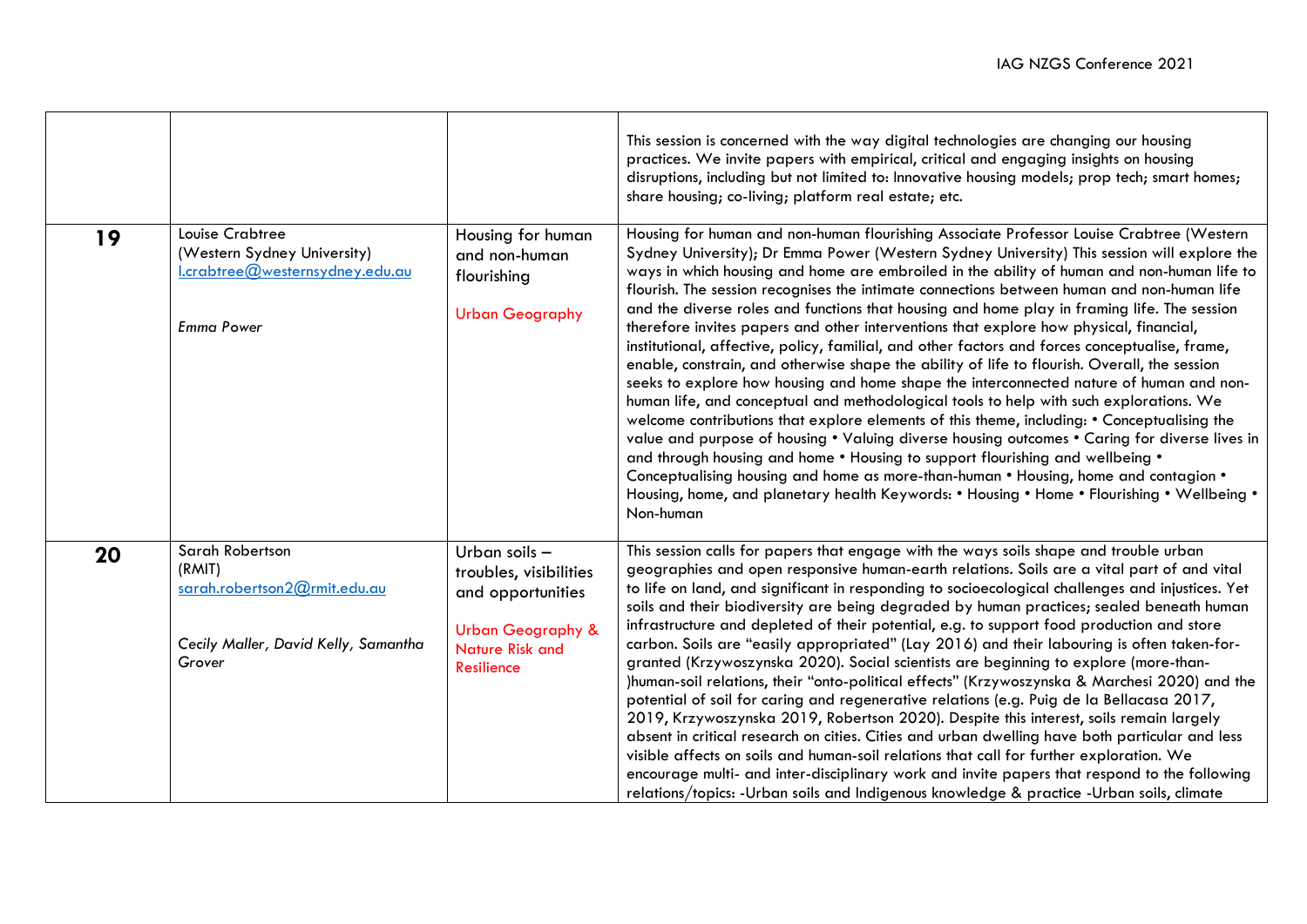|    |                                                                                                                                                          |                                                                                                                            | change & biodiversity -Urban soils, governance & (in)justice -(Dis)placements/visibilities of<br>soils in critical urban discourse -More-than-human-soil materialities/mobilities -Urban soils &<br>colonial practices -Urban soil care                                                                                                                                                                                                                                                                                                                                                                                                                                                                                                                                                                                                                                                                                                                                                                                                                                                                                                                                                                                                                                                                                                                                                                                  |
|----|----------------------------------------------------------------------------------------------------------------------------------------------------------|----------------------------------------------------------------------------------------------------------------------------|--------------------------------------------------------------------------------------------------------------------------------------------------------------------------------------------------------------------------------------------------------------------------------------------------------------------------------------------------------------------------------------------------------------------------------------------------------------------------------------------------------------------------------------------------------------------------------------------------------------------------------------------------------------------------------------------------------------------------------------------------------------------------------------------------------------------------------------------------------------------------------------------------------------------------------------------------------------------------------------------------------------------------------------------------------------------------------------------------------------------------------------------------------------------------------------------------------------------------------------------------------------------------------------------------------------------------------------------------------------------------------------------------------------------------|
| 21 | Jess McLean (Macquarie University)<br>jessica.mclean@mg.edu.au<br>Soph Maalsen                                                                           | Actually existing<br>digital geographies in<br>the antipodes (and<br>elsewhere)<br><b>Cultural and Urban</b><br>Geography  | Digital technologies are changing the co-production of people, place and space in multiple<br>and uneven ways. The digital is not an overlay but a specific form of entanglement of<br>technologies with humans and non-humans, in contexts ranging from the mundane to the<br>spectacular. From challenging how we understand spatialities and materialities, to<br>generating new methodologies and epistemologies, 'the digital' is affording rich<br>opportunities for geographic research. The digital variously produces, augments and<br>mediates our day-to-day, and we are interested in these daily encounters and the<br>possibilities and challenges that they hold.                                                                                                                                                                                                                                                                                                                                                                                                                                                                                                                                                                                                                                                                                                                                         |
|    |                                                                                                                                                          |                                                                                                                            | The emerging subdiscipline or subfield of digital geographies is capturing our understanding<br>of these changes (Kinsley et al 2020) and this call for papers invites contributions that speak<br>to this moment. For this session, we invite scholarship that engages with critical, feminist,<br>decolonial, more-than-human and generative readings of actually existing digital<br>geographies (Shelton and Lodato, 2019). These may include analyses of smart cities, smart<br>forests, the Internet of Things, digital sustainability, social media, digital methods, digital<br>infrastructures, rural and urban digital geographies, prop tech, platform labour, Indigenous<br>digital innovations, digital geographies of the Global South, and more.                                                                                                                                                                                                                                                                                                                                                                                                                                                                                                                                                                                                                                                          |
| 22 | Rachel lampolski (RMIT University)<br>rachel.iampolski@rmit.edu.au<br>Rachel lampolski, Alexandre Faustino,<br>A/Prof Wendy Steele, Prof Libby<br>Porter | Alternative Urban<br>Imaginaries: Counter<br>mapping and creative<br>cartography<br><b>Cultural and Urban</b><br>geography | In this session we seek papers that critically consider the potential of counter-mapping and<br>creative cartography for re-imagining the contemporary city, and the possibilities for more<br>empowering and emancipatory encounters with participants in research. Cartographic<br>systems of categorising static and material heritage have historically served as tools of<br>colonisation, ownership and exclusion, and more recently the surveillance and policing of<br>public space. Important counter-narratives and imaginaries often go undocumented through<br>more traditional research methods which can ignore or undervalue alternative modes of<br>knowledge including emotions, memory and affect. Critical and creative forms of counter<br>mapping aim to subvert the expert nature and authority of the researcher by appropriating<br>the methods and aesthetics of mapmaking to engage communities through different systems<br>of relationships. Activists and community organisers such as the 'Counter Cartography<br>Collective' for example use these visual methods to 'destabilize centred and exclusionary<br>representations' and 'construct new imaginaries of collective struggle and alternative worlds'<br>(see https://www.countercartographies.org/). We invite papers that explore the diverse,<br>creative ways geographers are seeking to subvert dominant urban narratives and |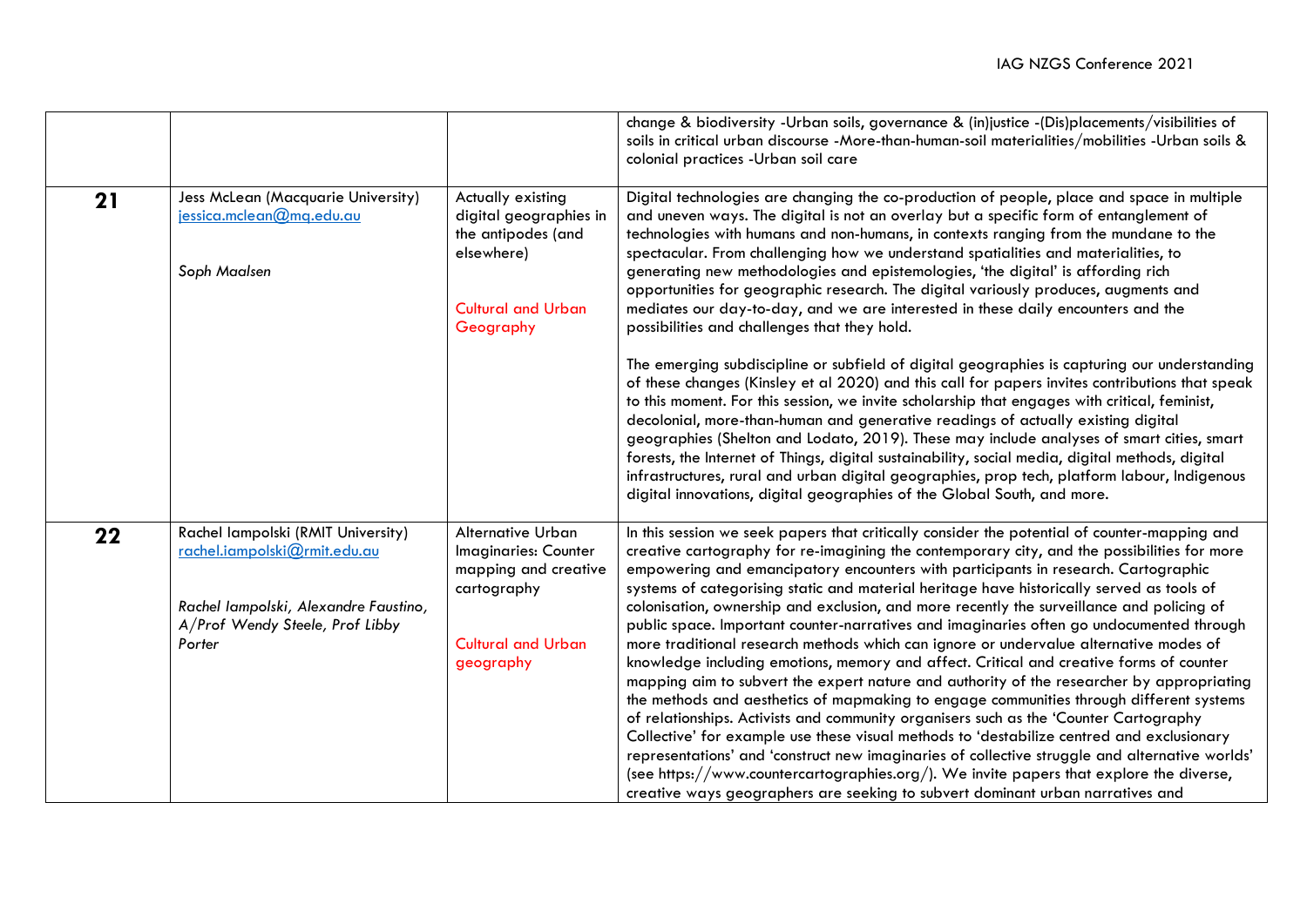|    |                                                                                                                                                                         |                                                                                                                                                | cartographic practices through research that is deliberately attentive to alternative urban<br>imaginaries, places, histories, stories, relationships, memories and rituals.                                                                                                                                                                                                                                                                                                                                                                                                                                                                                                                                                                                                                                                                                                                                                                                                                                                                                                                                                                                                                                                                                                                                                                                                                                                                                                          |
|----|-------------------------------------------------------------------------------------------------------------------------------------------------------------------------|------------------------------------------------------------------------------------------------------------------------------------------------|---------------------------------------------------------------------------------------------------------------------------------------------------------------------------------------------------------------------------------------------------------------------------------------------------------------------------------------------------------------------------------------------------------------------------------------------------------------------------------------------------------------------------------------------------------------------------------------------------------------------------------------------------------------------------------------------------------------------------------------------------------------------------------------------------------------------------------------------------------------------------------------------------------------------------------------------------------------------------------------------------------------------------------------------------------------------------------------------------------------------------------------------------------------------------------------------------------------------------------------------------------------------------------------------------------------------------------------------------------------------------------------------------------------------------------------------------------------------------------------|
| 23 | Ashraful Alam<br>(The University of Otago)<br>ash.alam@otago.ac.nz<br>Donna Houston, Michele Lobo                                                                       | Alternative Urban<br>Imaginaries 2:<br><b>Storying Radically</b><br>Interdependent<br>Counter-Cities<br><b>Cultural and Urban</b><br>geography | Cities play a crucial role in imagining hopeful post-pandemic and planetary futures if<br>openness, radical interdependencies and justice that include and go beyond the human are<br>considered. Imagining these futures are necessary, particularly when western colonial and<br>capitalist (il)logics and promises have failed to deliver diverse, equitable and just cities. How<br>can we come together to design and imagine cities otherwise? Urban geographers are at the<br>forefront of accepting the urgent challenges of the present and seeking alternative<br>imaginaries so that cities are places of radiant and plural becomings. This session is an<br>invitation to conceptualise and think with the Counter-City. We call for storying that values<br>collaboration, interdependencies and experimentation through ideas, performances and case<br>studies that explore city living and collective urban futures. The agenda is to rewrite cities of<br>the Global North/Global South beyond conventional, expert and elitist frames. These<br>ethical-political inquiries might use a representational/more-than representational or<br>human/more-than-human lens to focus on the urban/digital commons, urban infrastructures<br>and undergrounds, social difference (gender, disability, ethnicity, race, sexuality, religion<br>etc), animal/multispecies care/justice, food security/alternative food practices, viral/microbe<br>mobilities, and so forth. |
| 24 | Stephen Healy (Western Sydney<br>University)<br>stephen.healy@westernsydney.edu.au<br>Associate Professor Katharine<br>McKinnon, Associate Professor Kelly<br>Dombroski | Regenerative,<br><b>Resilient and Really</b><br>Diverse, New<br>Economic<br>Geographies<br><b>Cultural and Urban</b><br>geography              | Just as ecological diversity produces resilience, so too does economic diversity. This has<br>become obvious in times of COVID-19. In a short time span we've learned about the<br>vulnerabilities that come with over-reliance on single sectors-e.g. tourism, education. At the<br>same time, we come to appreciate the remarkable capacity for mutual aid in some<br>communities, and creative adaptation in others. Diversity enables resilience but in return it<br>requires our care and attention. We need to think with and accommodate for difference, the<br>multiplicity of ways that economies, ecologies, infrastructures and built environments work to<br>sustain us (humans) and others (more than human) who are here, as well as those yet to come.<br>Scholarship in the subfield of diverse economies explores the possibilities for regeneration<br>and resilience that lie in diverse economic practices. For instance, The Handbook of Diverse<br>Economies (Gibson-Graham and Dombroski 2020), Reimagining Livelihoods (Miller 2019),<br>and Birthing Work (McKinnon 2020) share an insistence that effective responses to the most<br>pressing challenges, including climate change, care delivery in the context of a pandemic,<br>and the work of building more just and liveable cities, must take place by articulating and<br>acting on common concerns in the context of cultural, and cosmological difference.                                        |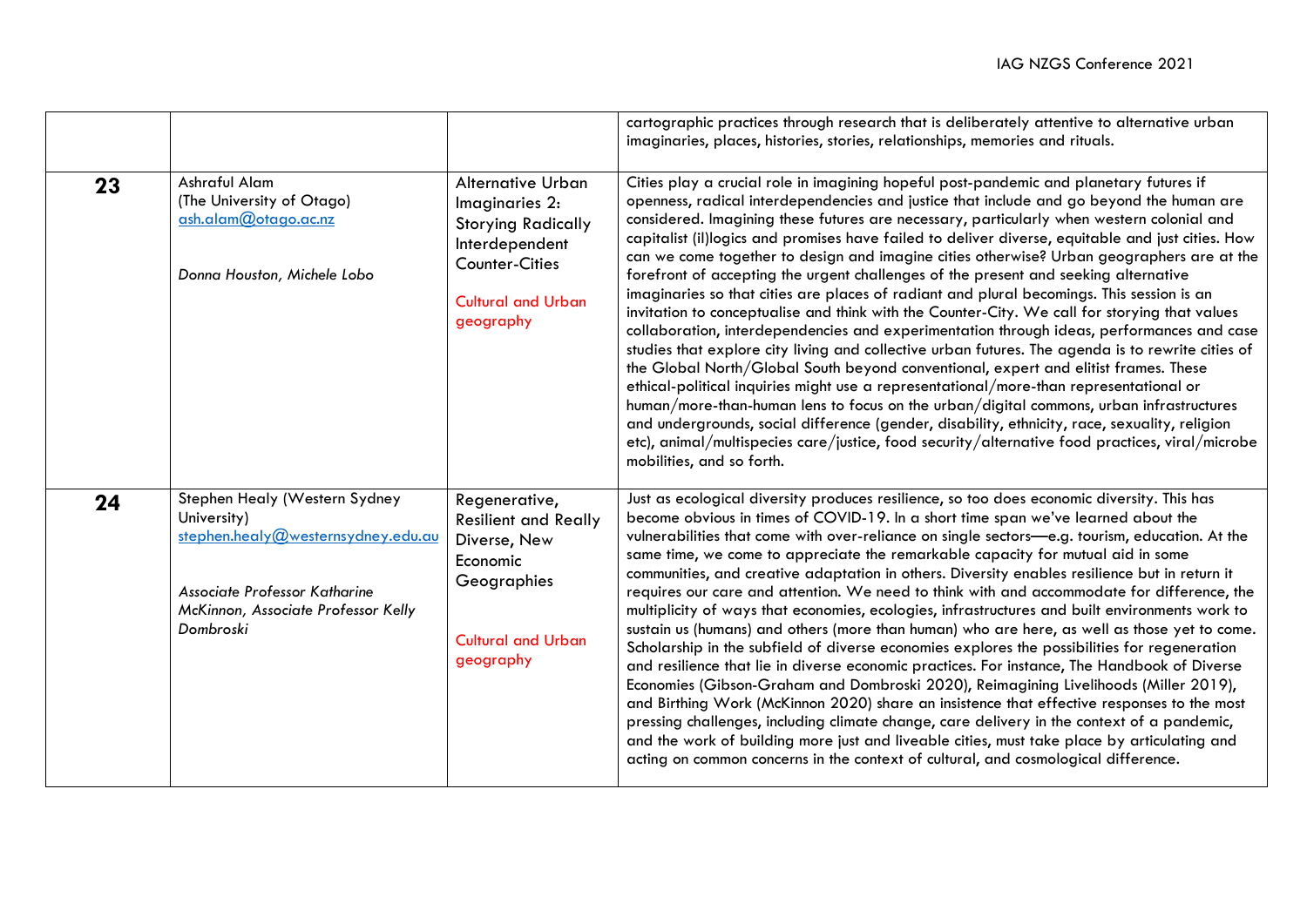| 25 | <b>Ilan Wiesel</b><br>(Melbourne University)<br>ilan.wiesel@unimelb.edu.au<br>Natalie Osborne, Donna Houston | Roundtable on<br>geography under<br>'change plan':<br>experiencing,<br>adapting to, and<br>resisting university<br>restructuring<br><b>Cultural and Urban</b><br>geography | Universities across Australia are undergoing significant restructuring - including large scale<br>forced redundancies - in response to the reduction in high-fee paying international students<br>due to Covid19 border closures, and the exclusion of universities from government assistance<br>programs such as JobKeeper. Concurrently, the Commonwealth Government's higher<br>education fees reform is driving further restructuring that will have significant implications for<br>geography students and enrolments. The aim of this session is to facilitate an open,<br>interactive, roundtable conversation about the impact of these ongoing events on Australian<br>geography and geographers, including both academics and students. Participants are<br>invited to share their experiences and insights on: how university 'change plan' and<br>restructuring have impacted geographers; critical geographical perspectives on the drivers<br>of such restructuring, including factors that long precede Covid19; and, examples of ways in<br>which geography staff and students are resisting or adapting to restructuring, redundancies,<br>and early retirements. Our goal is to support co-learning and relations of solidarity to help<br>us imagine and prefigure better, more just ways of thinking and learning together within and<br>beyond the university.                   |
|----|--------------------------------------------------------------------------------------------------------------|----------------------------------------------------------------------------------------------------------------------------------------------------------------------------|--------------------------------------------------------------------------------------------------------------------------------------------------------------------------------------------------------------------------------------------------------------------------------------------------------------------------------------------------------------------------------------------------------------------------------------------------------------------------------------------------------------------------------------------------------------------------------------------------------------------------------------------------------------------------------------------------------------------------------------------------------------------------------------------------------------------------------------------------------------------------------------------------------------------------------------------------------------------------------------------------------------------------------------------------------------------------------------------------------------------------------------------------------------------------------------------------------------------------------------------------------------------------------------------------------------------------------------------------------------------------------------------------------|
| 26 | Gareth Bryan (University of Sydney)<br>gareth.bryant@sydney.edu.au<br>Sophie Webber                          | Contesting green<br>finance<br><b>Economic Geography</b><br>& Nature Risk and<br>Resilience                                                                                | Geographers have long studied the commodification, marketization and financialization of<br>nature and environmental governance. In doing so, they have charted innovation and<br>experimentation, identified new forms and sites of value, and examined emerging expertise<br>and scientific knowledge. But, geographers have also demonstrated that attempts to make<br>nature and finance compatible are spatially and socially uneven, produce environmentally<br>flawed outcomes and include undemocratic and unjust processes. In response to the<br>acknowledged contradictions, failures and limits of the economization of nature, this session<br>invites papers that offer new analyses and critical perspectives on green finance. We<br>particularly encourage submissions that identify and analyse more collective, common,<br>decommodifying, reparative, decolonising, and democratic proposals for financing and<br>governing environments and environmental changes. We invite papers that are analytical,<br>empirical and/or practical and from a plurality of conceptual approaches and geographical<br>sites. The goal of the session is to offer emerging and creative assessments and alternatives<br>to the increasingly privatised and financialised governance of nature, something that will be<br>increasingly necessary in responding to multiple environmental crises. |
| 27 | Sarah Milne (ANU)<br>sarah.milne@anu.edu.au<br><b>Sango Mahanty</b>                                          | Rupture and the<br>reimagining of<br>nature-society                                                                                                                        | When "things fall apart" (Achebe 1958), we are forced to find a new normal. In this session,<br>we work with the analytic of "rupture" to explore dramatic socio-ecological transformations<br>of our time: the most vivid examples being the global pandemic and Australia's 2019-2020<br>bushfires. The concept of rupture emerged from efforts to study processes of dramatic<br>structural and institutional change, wrought by colonisation and conflict (Lund 2016). We aim                                                                                                                                                                                                                                                                                                                                                                                                                                                                                                                                                                                                                                                                                                                                                                                                                                                                                                                      |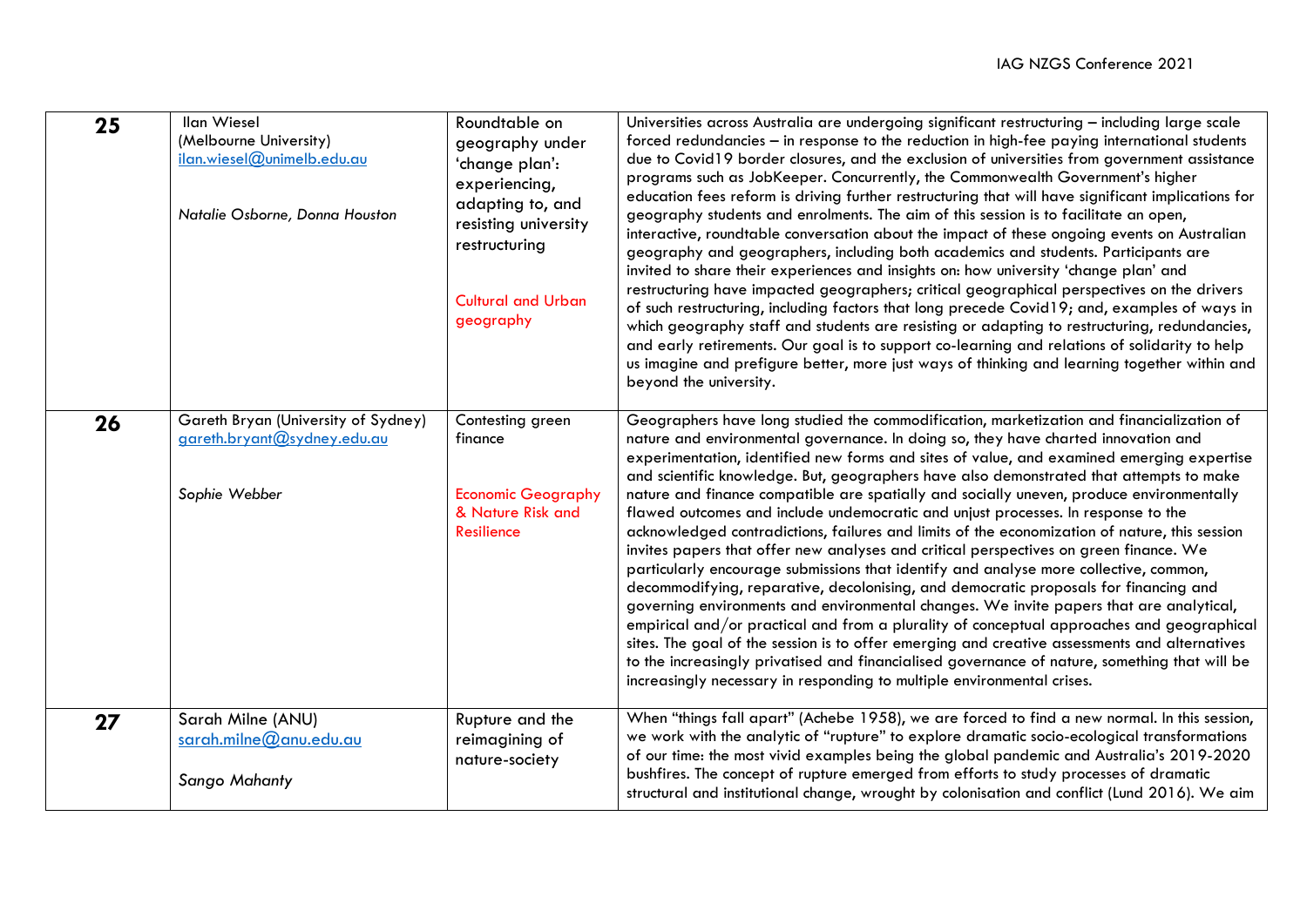|    |                                                                                                                 | <b>Nature Risk and</b><br><b>Resilience</b>                                                                                         | to extend understandings of rupture into the socio-ecological realm, so as to interpret and<br>navigate contemporary disruptions in nature-society. Critical geographical scholarship of<br>environmental change, dispossession and infrastructural violence in our region has begun to<br>illustrate rupture and its implications. This work shows how our current "crises" have not come<br>out of nowhere: they are products of cumulative, cross-scalar and power-laden processes of<br>extraction and enclosure, among other things. Furthermore, as scholars such as Donna<br>Haraway and Anna Tsing show, socio-ecological disruption can also be generative, with<br>crises giving rise to new forms of agency. We invite papers that illustrate the grounded,<br>synergistic and generative effects of rupture, especially in the Australian and New Zealand<br>contexts. We ask: How is rupture re-wiring nature-society across scales? Can decolonial<br>methods and indigenous perspectives suggest an opportunity to re-imagine nature-society<br>relations, in the wake of crisis and disruption?                                                                                                                                                                                                                                                                                                                                                                                                                                 |
|----|-----------------------------------------------------------------------------------------------------------------|-------------------------------------------------------------------------------------------------------------------------------------|-------------------------------------------------------------------------------------------------------------------------------------------------------------------------------------------------------------------------------------------------------------------------------------------------------------------------------------------------------------------------------------------------------------------------------------------------------------------------------------------------------------------------------------------------------------------------------------------------------------------------------------------------------------------------------------------------------------------------------------------------------------------------------------------------------------------------------------------------------------------------------------------------------------------------------------------------------------------------------------------------------------------------------------------------------------------------------------------------------------------------------------------------------------------------------------------------------------------------------------------------------------------------------------------------------------------------------------------------------------------------------------------------------------------------------------------------------------------------------------------------------------------------------------------------|
| 28 | Lauren Rickards (RMIT)<br>lauren.rickards@rmit.edu.au<br>Blanche Verlie (Uni Syd) and Phil<br>McManus (Uni Syd) | Research under climate<br>change:<br>between<br>rapid impact and slow<br>scholarship<br><b>Nature Risk and</b><br><b>Resilience</b> | Like all academics, geographers now work in the context of increasingly urgent and high-<br>profile climate change and socioenvironmental disasters. It is clear that immediate action is<br>needed - including research action. At the same time, the contemporary context is characterised<br>by more uncertainties, complexities and risks than ever, including risks to researchers. Even the<br>most well-intentioned and well-crafted interventions - including research ones - can trigger<br>undesired outcomes, whether due to blind spots, swerve balls or others' (ideological) backlash.<br>Slow, theoretically rich scholarship is often targeted, though primarily for its purported<br>absence of impact.<br>The upshot is that we need to contribute rapidly, substantially and practically to shared,<br>pressing challenges at the same time as publicly articulating and defending the importance of<br>long-term, careful scholarly work. To do so, we need to keep reimagining what geographical<br>research is and its role in the world.<br>This paper session aims to generate discussion on the twin needs of responsive relevance and<br>scholarly caution in academic work, and what this means for us as geographers, individually<br>and collectively. Possible topics include personal research experiences and challenges,<br>geography's position within research impact and 'post-truth' discussions, and conceptualisations<br>of the research(er)-society relationship within the context of climate change. |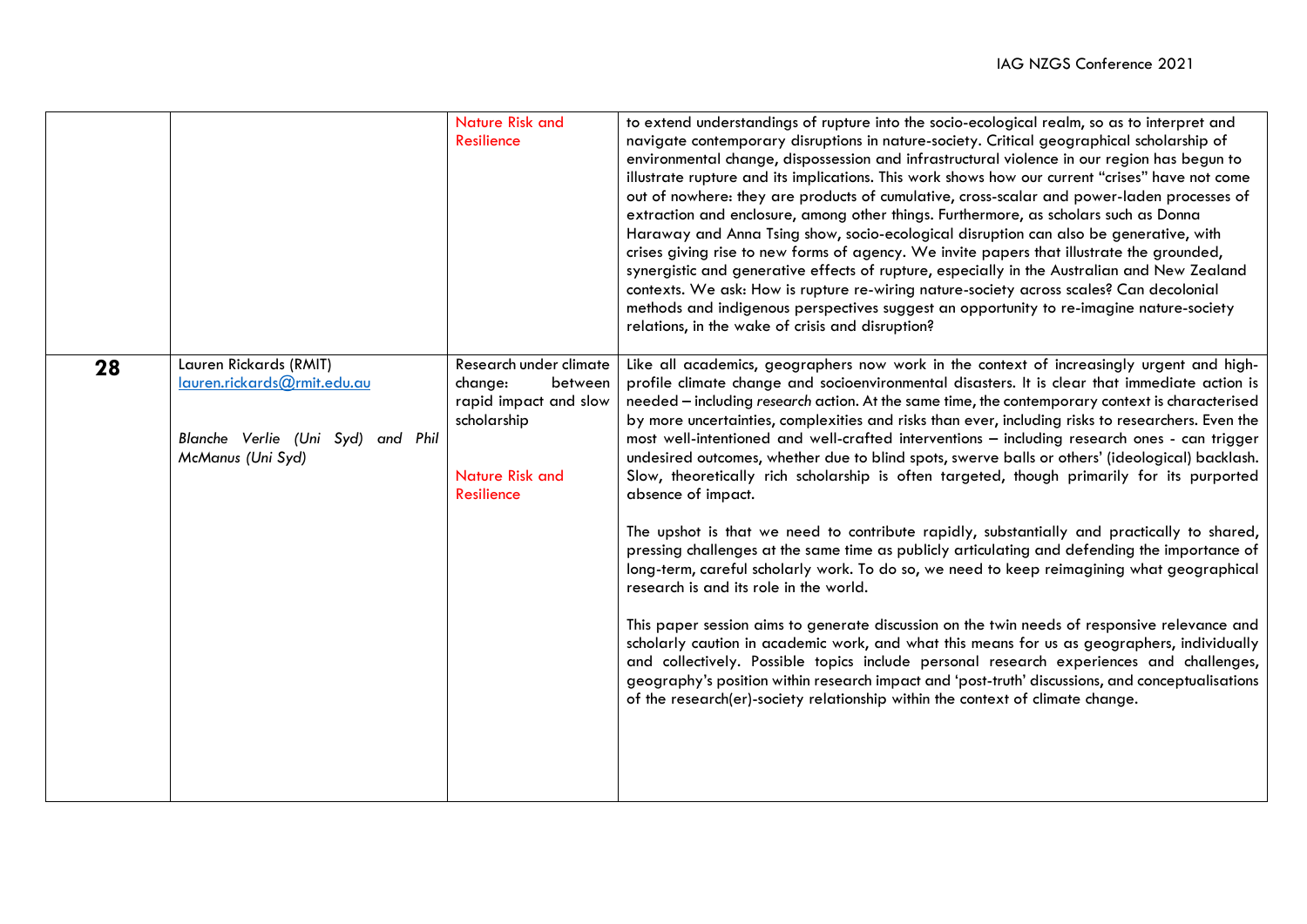| 29 | <b>Ryan Jones</b><br>(School of Architecture, Design &<br>Planning > University of Sydney)<br>ryan.m.jones@sydney.edu.au<br>Tom Baker; Nicolas Lewis; Larry<br>Murphy | Stakeholder<br><b>Capitalism? Exploring</b><br>the Practices and<br><b>Politics of Commercial</b><br>Responsibilisation<br><b>Economic Geography</b> | Economic orthodoxy of the late-twentieth century was that the sole purpose of a corporation<br>was to serve the interests of its shareholders. In recent years, however, there have been<br>rhetorical and practical shifts in corporate conduct. Business leaders now talk of creating<br>value for their stakeholders and making wider, positive contributions to social welfare. In<br>financial markets, and the 'real' economy, there are a host of emerging products and<br>initiatives that claim to avoid harm, create social and environmental benefits, or otherwise<br>address critical policy problems such as climate change. In this session, we aim to explore<br>these developments as indices of an unfolding process of commercial responsibilisation. The<br>session seeks to explore how economic sectors or commercial enterprises are becoming<br>responsible for policy problems, as well as the material and political consequences of their<br>attempts to address them. We call for papers that examine efforts to incentivise, regulate,<br>or deliver forms of commerce that claim to provide social and environmental benefit.<br>Subjects of interest include, but are not limited to: financial innovations such as impact bonds<br>or responsible investment; technical and regulatory devices such as carbon footprinting or the<br>sustainable development goals; and economic initiatives such as regenerative agriculture or<br>sustainable fashion. We encourage submissions from postgraduate students and welcome<br>submissions from a diverse range of perspectives      |
|----|-----------------------------------------------------------------------------------------------------------------------------------------------------------------------|------------------------------------------------------------------------------------------------------------------------------------------------------|-------------------------------------------------------------------------------------------------------------------------------------------------------------------------------------------------------------------------------------------------------------------------------------------------------------------------------------------------------------------------------------------------------------------------------------------------------------------------------------------------------------------------------------------------------------------------------------------------------------------------------------------------------------------------------------------------------------------------------------------------------------------------------------------------------------------------------------------------------------------------------------------------------------------------------------------------------------------------------------------------------------------------------------------------------------------------------------------------------------------------------------------------------------------------------------------------------------------------------------------------------------------------------------------------------------------------------------------------------------------------------------------------------------------------------------------------------------------------------------------------------------------------------------------------------------------------------------------------------------------|
| 30 | Kirsten Martinus (The University of<br>Western Australia)<br>kirsten.martinus@uwa.edu.au<br>Phillip O'Neill, Kirsten Martinus, Nick<br>Lewis                          | The geography of the<br>post-pandemic<br>economy<br><b>Economic Geography</b>                                                                        | This session will focus on the economic geography of COVID-19 from an Australian and New<br>Zealand perspective to understand what has happened, the impacts, and identifying<br>possible future pathways. Research presented does not need to initiated by the economic<br>impact of COVID-19, but on how the economic sectors, agents and events being researched<br>as a matter of course have been affected, if at all. We are interested in how the dynamics<br>of the economies in our broad region may change into the future, as a consequence of the<br>'virus' effect. There are three themes:<br>1: The problems going into the pandemic/recession are the problems coming out. Examples<br>are climate change, energy policy, agriculture, trade, financialisation and sustainability has<br>seen little impact and what this reveals.<br>2: The pandemic/recession has added new dimensions to an issue. Examples are a particular<br>issue taking on new features due to COVID-19 events, such as a city's job distribution as<br>people work from home; changes to international economic connections and movements;<br>worker vulnerability in gig economy and care sectors; or, regulatory changes as national<br>governance is configured.<br>3: Innovation and redundancy have accelerated in unanticipated ways. Examples include:<br>shifts in non-metropolitan, rural, and mining economies; digital mobilisation across economic<br>sectors; new service delivery or professional services models; and, new ways governments<br>co-invest and support new enterprise and emerging sectors. |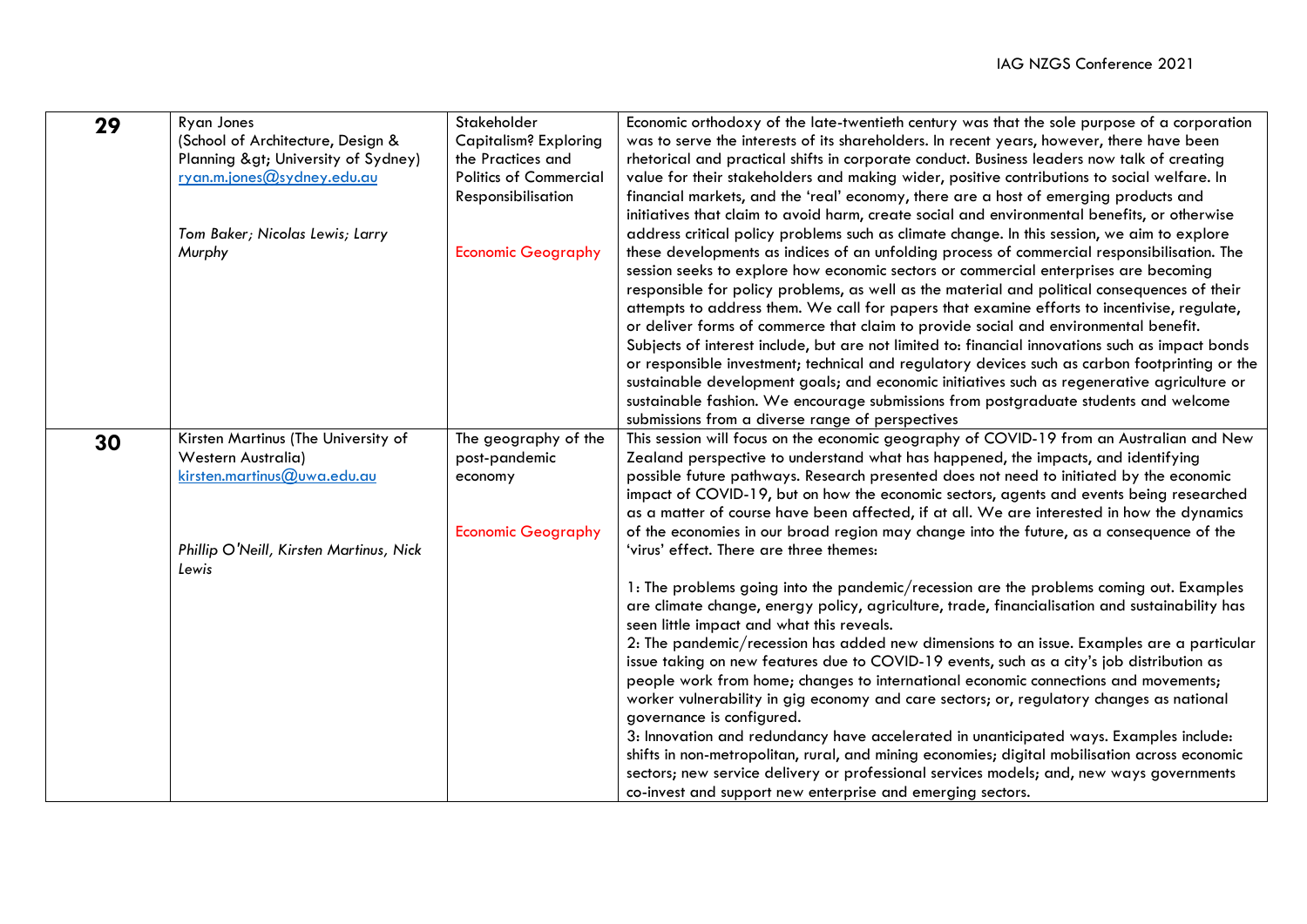| 31 | <b>Susannah Clement</b><br>(University of Wollongong)<br>susannah.clement@gmail.com<br>Geographers Declare Working Group | 'Geographers Declare<br>Action' Workshop<br><b>Cultural Geography &amp;</b><br><b>Nature Risk and</b><br>Resilience<br>Please note: This is<br>an invited panel<br>session and the<br>organisers are not<br>accepting abstracts  | This workshop will be an interactive session to 'action' the 'Climate and Biodiversity<br>Emergency Declaration by Geographers in Australia' launched at the plenary session (see<br>separate application), as a response to the recommendations of the Strategic plan for<br>geography, 'Geography: Shaping Australia's Future' (NCGS, 2018), and contribute to the<br>conference theme of 'Remembering, reimagining geography' through a focus on the 'big<br>issues' i.e. climate change, social justice and biodiversity loss. The declaration will be a public<br>statement that acknowledges and foregrounds the interlinked crises of climate change,<br>biodiversity loss and social inequalities. The workshop will be an opportunity to devise a<br>plan of activities and actions to give life to the declaration. What can you/we/the<br>discipline/policy makers do and how can we lead, enable, support, lobby and assist in<br>making desirable change happen? Join us and find out during what is designed to be a<br>collaborative discussion, learning from the experience of those involved in other declarations<br>(such as Planners Declare), and with the end goal a programme of bold actions. All<br>geographers, geography educators, allied professionals, practitioners and members of<br>cognate disciplines are welcome to join us for a rewarding reimagining-focused session.                                                                                                                                                                   |
|----|--------------------------------------------------------------------------------------------------------------------------|----------------------------------------------------------------------------------------------------------------------------------------------------------------------------------------------------------------------------------|---------------------------------------------------------------------------------------------------------------------------------------------------------------------------------------------------------------------------------------------------------------------------------------------------------------------------------------------------------------------------------------------------------------------------------------------------------------------------------------------------------------------------------------------------------------------------------------------------------------------------------------------------------------------------------------------------------------------------------------------------------------------------------------------------------------------------------------------------------------------------------------------------------------------------------------------------------------------------------------------------------------------------------------------------------------------------------------------------------------------------------------------------------------------------------------------------------------------------------------------------------------------------------------------------------------------------------------------------------------------------------------------------------------------------------------------------------------------------------------------------------------------------------------------------------------------------------|
| 32 | Caitlin Buckle<br>(University of Sydney)<br>caitlin.buckle@sydney.edu.au<br><b>Nick Osbaldiston</b>                      | <b>Rethinking Counter-</b><br>urbanisation:<br><b>Explorations into</b><br>Australian internal<br>migration away from<br>the cities<br><b>Cultural Geography &amp;</b><br><b>Rural Geography &amp;</b><br><b>Urban Geography</b> | There has been an upsurge in media interest in recent times on the idea that people are<br>fleeing the cities for life in regional Australia. Across the world movement out of the cities has<br>been discussed under the guise of counter-urbanisation, amenity migration, lifestyle migration<br>and even voluntary simplicity. Such interest echoes earlier times in the early 2000s when the<br>supposed 'seachange' phenomenon held national interest (Burnley and Murphy, 2004).<br>However, despite the media attention there is skepticism over this supposed new wave of<br>migration. As Bernard et al. (2020) have suggested in a recent report, internal migration will<br>be influenced by local and national economic conditions. Furthermore, regional Australia is<br>not a homogenous space with several pockets attracting significant population increase (such<br>as the Gold Coast) while others find population turnaround a more difficult task. In this<br>proposed session we seek to define and explore counter-urban migration further by<br>investigating the past trends and what occurred, through to current movements of people<br>before and during the pandemic lockdowns. We propose inviting contributions such as those<br>that seek to: define and investigate 'counter-urbanisation' trends, explore motivations and<br>lived experiences of counter-urbanisation, ask questions about whether the ideal of remote<br>working will sustain this trend, and investigate the impacts of counter-urbanisation on climate<br>and communities |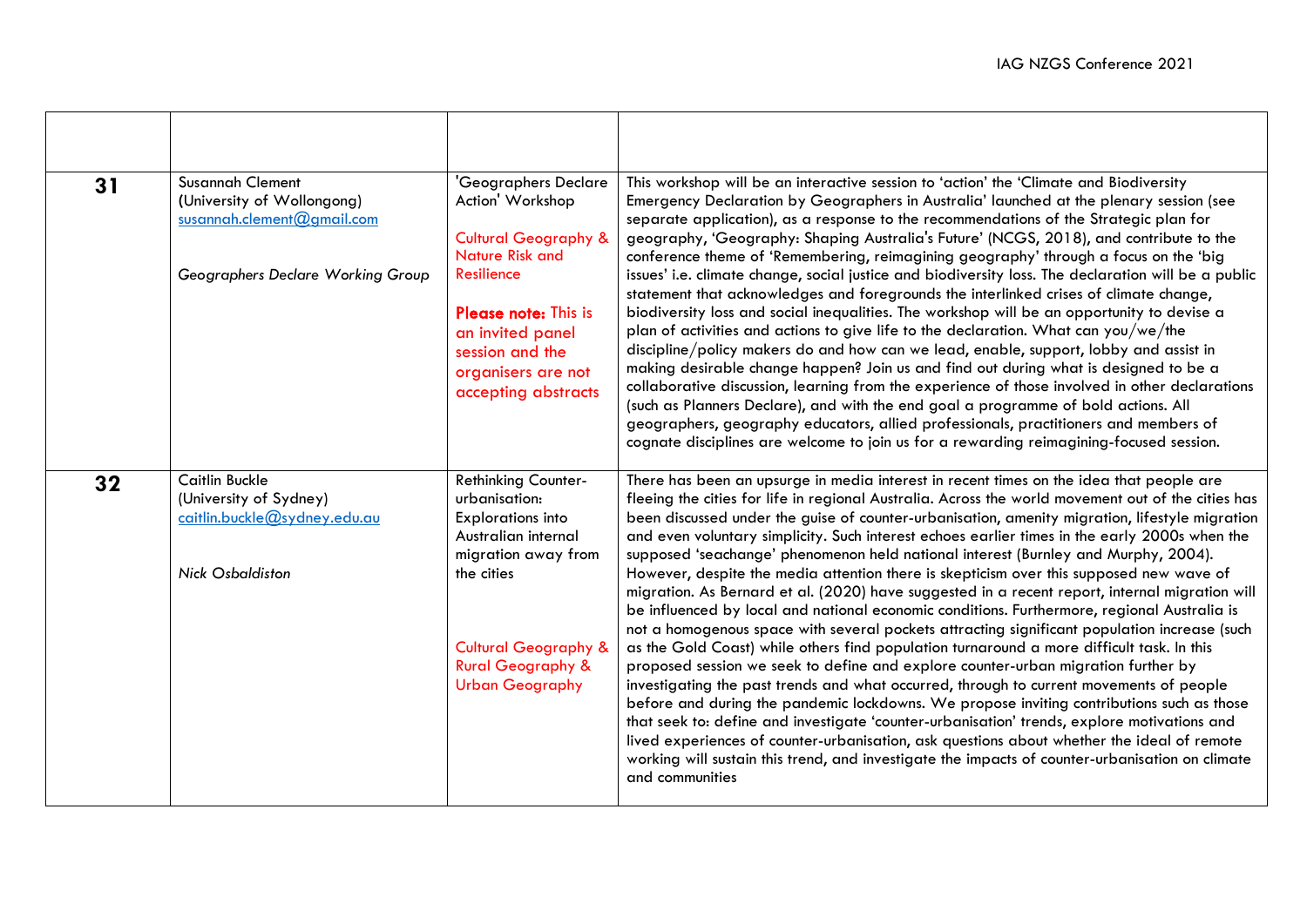| 33 | <b>Daniel Robinson</b><br>(UNSW)<br>d.robinson@unsw.edu.au<br>Margaret Raven                                                                                                            | Indigenous Legal<br>Geographies<br><b>Indigenous Knowledge</b><br>and People's Rights &<br><b>Legal Geography</b>                                         | This session on Indigenous legal geographies explores legal geographies' relationships with<br>Indigenous peoples and rights, as well as Indigenous peoples' conceptions of law and<br>relationships with law. We welcome papers across a broad range of topics such as<br>biodiversity conservation and environmental management, land rights and native title, justice,<br>health, customary law and practices, urban and rural settlements and human rights, and<br>others.                                                                                                                                                                                                                                                                                                                                                                                                                                                                                                                                                                                                                                                                                                                                                                                                                                        |
|----|-----------------------------------------------------------------------------------------------------------------------------------------------------------------------------------------|-----------------------------------------------------------------------------------------------------------------------------------------------------------|-----------------------------------------------------------------------------------------------------------------------------------------------------------------------------------------------------------------------------------------------------------------------------------------------------------------------------------------------------------------------------------------------------------------------------------------------------------------------------------------------------------------------------------------------------------------------------------------------------------------------------------------------------------------------------------------------------------------------------------------------------------------------------------------------------------------------------------------------------------------------------------------------------------------------------------------------------------------------------------------------------------------------------------------------------------------------------------------------------------------------------------------------------------------------------------------------------------------------------------------------------------------------------------------------------------------------|
| 34 | Nathan McClintock (Institut national de<br>la recherche scientifique (INRS))<br>nathan.mcclintock@ucs.inrs.ca<br>David Hugill (Carleton University),<br>Stéphane Guimont Marceau (INRS) | Settler-Colonial<br>Urbanisms -<br>Convergences,<br>Divergences, Limits<br><b>Indigenous Knowledge</b><br>and People's Rights &<br><b>Urban Geography</b> | A growing body of scholarship has focused on the intersections of settler-colonialism and the<br>production of urban space, demonstrating how urbanization and settler colonization have<br>been and continue to be co-constitutive processes, both undergirding and undergirded by<br>territorial theft, racial regimes of property and capitalist accumulation, and the attempted<br>erasure of Indigenous lifeworlds and sovereignties. Rather than collapsing settler-colonial<br>urbanism into a singular narrative, however, we are interested in understanding how<br>processes of settler-urbanization unfold in a variety of geographic contexts and how it is<br>unsettled. Bringing together voices from a range of settler-colonial societies, the goal of this<br>series of panels is to reflect on the convergences and divergences of settler-colonial<br>production of urban space, as well as on settler urbanism's limits and possibilities, both<br>as an analytical lens and as a means of re-imagining cities as sovereign Indigenous spaces.                                                                                                                                                                                                                                                    |
| 35 | Naama Blatman (University of<br>Sydney)<br>naama.blatman-<br>thomas@sydney.edu.au<br>Ben Silverstein, Alistair Sisson, Phil<br><b>McManus</b>                                           | Infrastructures of<br>settler colonialism<br><b>Indigenous Knowledge</b><br>and People's Rights                                                           | Often romanticised, infrastructural planning and construction is a leading edge of invasion<br>and settler colonial development. In Australia and other settler colonial societies,<br>infrastructure tends to be seen from the perspective of its proponents, through narratives that<br>celebrate triumphs of engineering and growth while marginalising Indigenous peoples and<br>erasing their experiences. This session follows the critical infrastructural turn, attending to how<br>infrastructure remakes space, disenfranchises and dispossesses, networks places and<br>facilitates some forms of trade and circumscribes others.<br>This session will explore some of the ways that infrastructures connect and disconnect,<br>constitute and disrupt spaces, peoples, knowledges and economies across time. In so doing, it<br>will centre analyses that unsettle conventional colonial narratives of infrastructure. These<br>include Indigenous experiences and perspectives, labour histories of colonial infrastructures,<br>and the processes of settlement that are facilitated or financed by infrastructural projects.<br>Submissions may address:<br>• Stories of infrastructural developments and their impact<br>. Methodologies for the study of infrastructure in settler colonial contexts |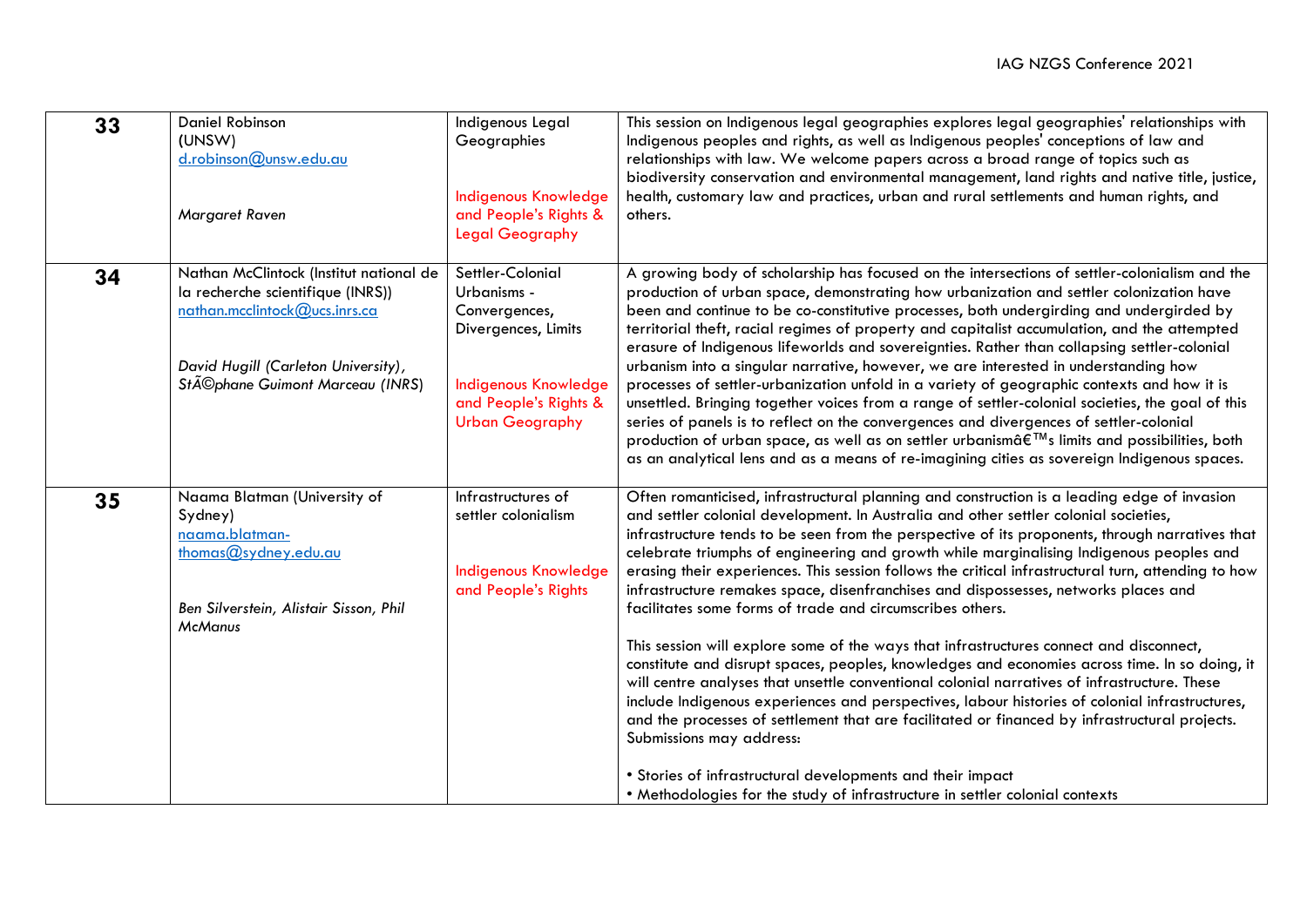|    |                                                                                                                                          |                                                                                                                       | • Indigenous experiences of and perspectives on infrastructure<br>. Community owned and managed infrastructure as alternative to centralised infrastructure<br>. Multiscalar networks of infrastructure (eg. shipping and rail networks)<br>• Political economies of infrastructures                                                                                                                                                                                                                                                                                                                                                                                                                                                                                                                                                                                                                                                                                                                                                                                                                                                                 |
|----|------------------------------------------------------------------------------------------------------------------------------------------|-----------------------------------------------------------------------------------------------------------------------|------------------------------------------------------------------------------------------------------------------------------------------------------------------------------------------------------------------------------------------------------------------------------------------------------------------------------------------------------------------------------------------------------------------------------------------------------------------------------------------------------------------------------------------------------------------------------------------------------------------------------------------------------------------------------------------------------------------------------------------------------------------------------------------------------------------------------------------------------------------------------------------------------------------------------------------------------------------------------------------------------------------------------------------------------------------------------------------------------------------------------------------------------|
| 36 | Dr Warrick Fort (Curtin):<br>w.fort@curtin.edu.au<br>Dr Francis Markham, Dr Naama<br>Blatman: naama.blatman-<br>thomas $@$ sydney.edu.au | Open Session:<br>Indigenous Peoples<br>Knowledges and<br>Rights<br><b>Indigenous Knowledge</b><br>and People's Rights | The discipline of geography has a relatively brief (yet brutal) history within Australia and<br>New Zealand, and geographic knowledge during that time has been conceived, debated<br>and written predominately by non-Indigenous scholars. Moreover, this knowledge was often<br>obtained though exploitation or in complete disregard of Indigenous peoples. This session<br>will link and expand upon the conference theme of 'Remembering, reimagining geography,'<br>focusing on geography as 'a history of many voices, chiefly that of Indigenous Peoples.'<br>We hope to explore in this session some of the ways that Indigenous geographies converse<br>with, destabilise and extend our geographical understandings of place, the environment and<br>human and more-than-human relations. Indigenous scholars and communities are particularly<br>encouraged to participate and where possible, move beyond standard presentation format<br>to include yarning/korero, song/waiata, or any communication mediums. Paper topics may<br>include:<br>Recovering Indigenous sovereignty/ Tino rangatiratanga<br>Replenishing Country / Whenua |
|    |                                                                                                                                          |                                                                                                                       | Reimagining a sustainable future through Indigenous geographies<br>Convergences of Indigenous and black geographies                                                                                                                                                                                                                                                                                                                                                                                                                                                                                                                                                                                                                                                                                                                                                                                                                                                                                                                                                                                                                                  |
| 37 | John Carr (University of New South<br>Wales)<br>john.carr@unsw.edu.au                                                                    | Shifting legal<br>geographies of tenure<br>Legal Geography                                                            | The contemporary global pandemic has seen an acceleration of two ongoing and imbricated<br>trends: increasing precarity of tenure and rising consolidation of ownership. Simultaneously<br>we are seeing greater threats to multiple forms of tenure â€" including an increase in labour<br>casualisation, the rise of the gig economy, and reduced expectations of residential and<br>commercial tenure â€" as well as a rapid consolidation of ownership in a variety of spheres,<br>including real estate, intellectual property, agriculture, retail, manufacturing, airlines,<br>logistics, and social media.                                                                                                                                                                                                                                                                                                                                                                                                                                                                                                                                   |
|    |                                                                                                                                          |                                                                                                                       | This panel is intended to bring together scholars from a variety of disciplinary, empiric, and<br>theoretical backgrounds to explore the deeper ramifications of the intertwined increases in                                                                                                                                                                                                                                                                                                                                                                                                                                                                                                                                                                                                                                                                                                                                                                                                                                                                                                                                                        |